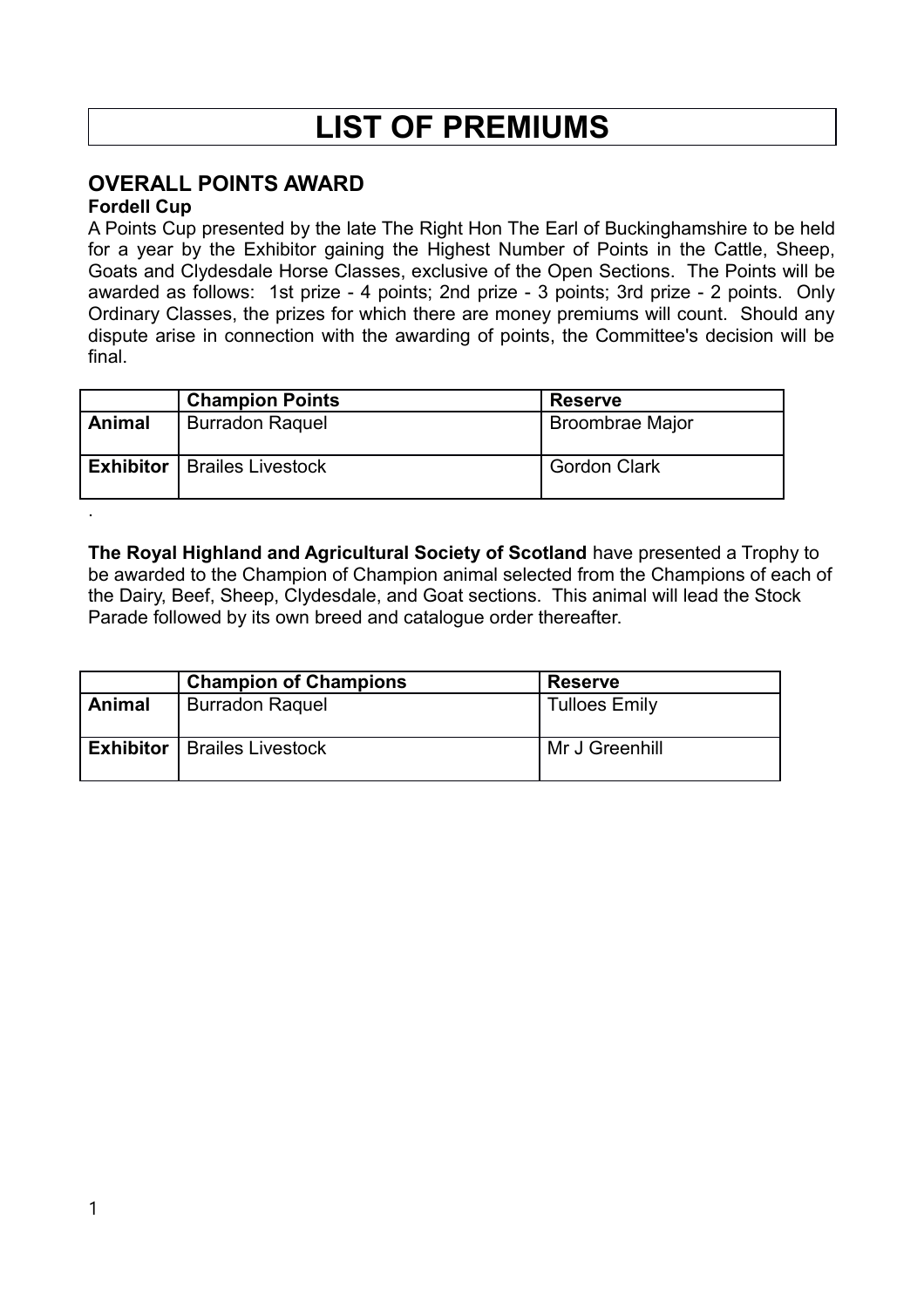#### **BEEF CATTLE**

#### **OVERHEAD BEEF JUDGE: Mr Alan MacArthur, Balfron, Glasgow**

**Royal Bank Cup -** the Group Winner of each Beef Section is eligible for this Trophy.

| <b>Champion Pair</b>     | <b>Reserve</b>      |
|--------------------------|---------------------|
| <b>Brailes Livestock</b> | <b>Gordon Clark</b> |
|                          |                     |

**Elgin Cup -** Challenge Cup presented by the late The Right Hon the Earl of Elgin & Kincardine, and to be held for one year by the Exhibitor of the Most Meritorious Animal competing in the Beef Cattle Class.

|        | Champion                             | Reserve                |
|--------|--------------------------------------|------------------------|
| Animal | <b>Burradon Raquel</b>               | <b>Thistle Rosetta</b> |
|        | <b>Exhibitor</b>   Brailes Livestock | <b>Gillian Scott</b>   |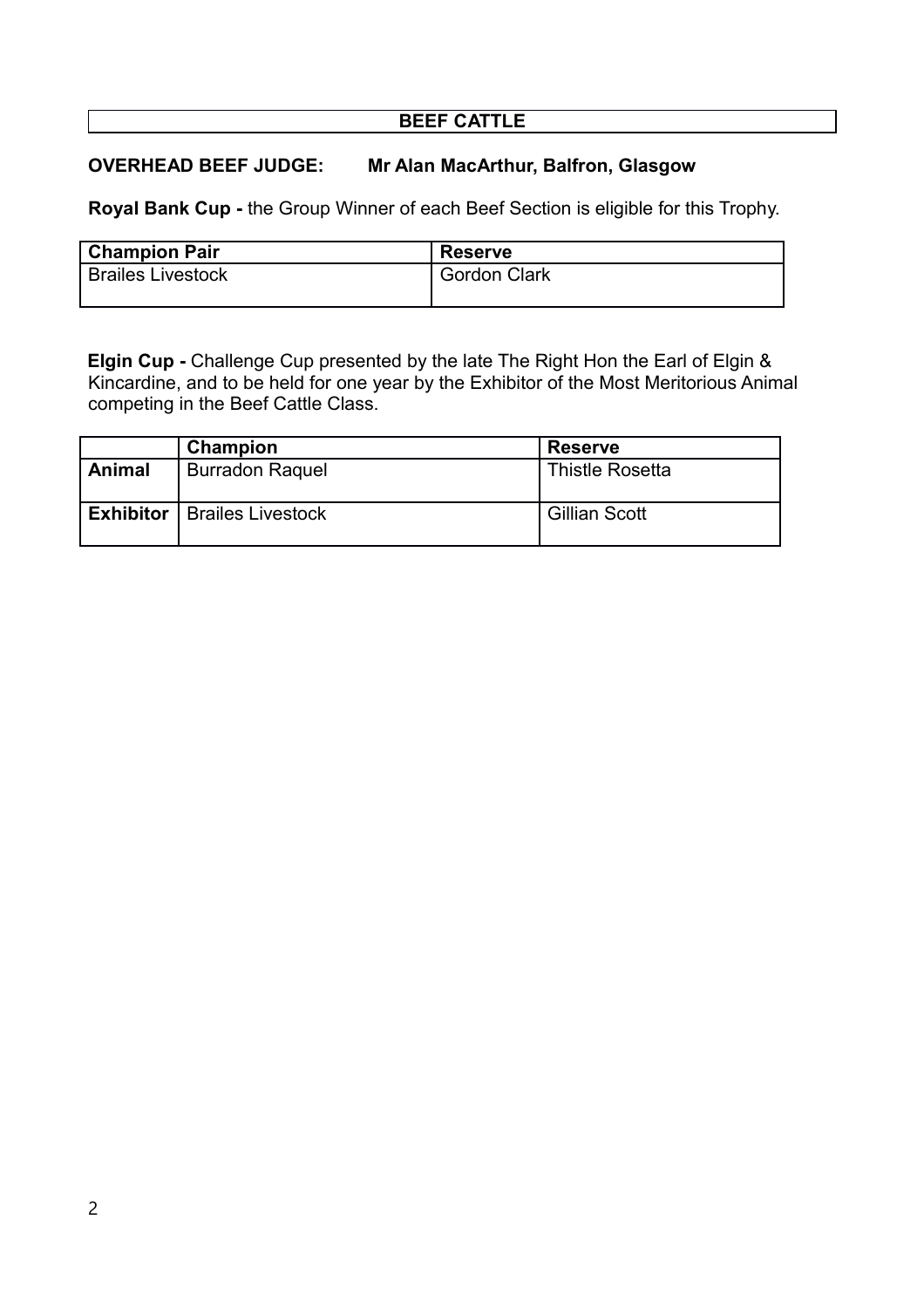#### **ABERDEEN ANGUS**

#### **Judge Mr Jimmy McMillan Snr, Brechin, Angus**

**The William Meiklem Cup** to be awarded to the Best Animal in the Aberdeen Angus Classes. Perpetual Trophy for Annual Exhibition.

**The Aberdeen Angus Cattle Society** kindly donates a sash for the Champion animal

|        | <b>Champion Aberdeen Angus</b>       | <b>Reserve</b>    |
|--------|--------------------------------------|-------------------|
| Animal | <b>Weeton Blackbird</b>              | Kingholm Ristotto |
|        | <b>Exhibitor</b>   Brailes Livestock | Johnny Steel      |

**Bank of Scotland Cup** to be awarded to the Best Animal of Opposite Sex to Champion. Perpetual Trophy for Annual Competition.

|        | Champion best opposite sex      | <b>Reserve</b> |
|--------|---------------------------------|----------------|
| Animal | Kingholm Ristotto               | Not presented  |
|        | <b>Exhibitor</b>   Johnny Steel |                |

**Central & West Fife Agricultural Society** will award a rosette to the *Best Animal bred by Exhibitor*

|        | <b>Best bred by Exhibitor</b>   | <b>Reserve</b> |
|--------|---------------------------------|----------------|
| Animal | <b>Fiddlehall Proud Iola</b>    |                |
|        | <b>Exhibitor</b>   Keith Rennie |                |

- **1** Bull born before 1st January 2021
	-

90 Mr J M Steel Kingholm Risotto 91 A Mylius & Partners St Fort Eric Edwin

| 1 <sup>st</sup> Johnny Steel | $2nd$ A Mylius |
|------------------------------|----------------|
| 3 <sup>rd</sup>              |                |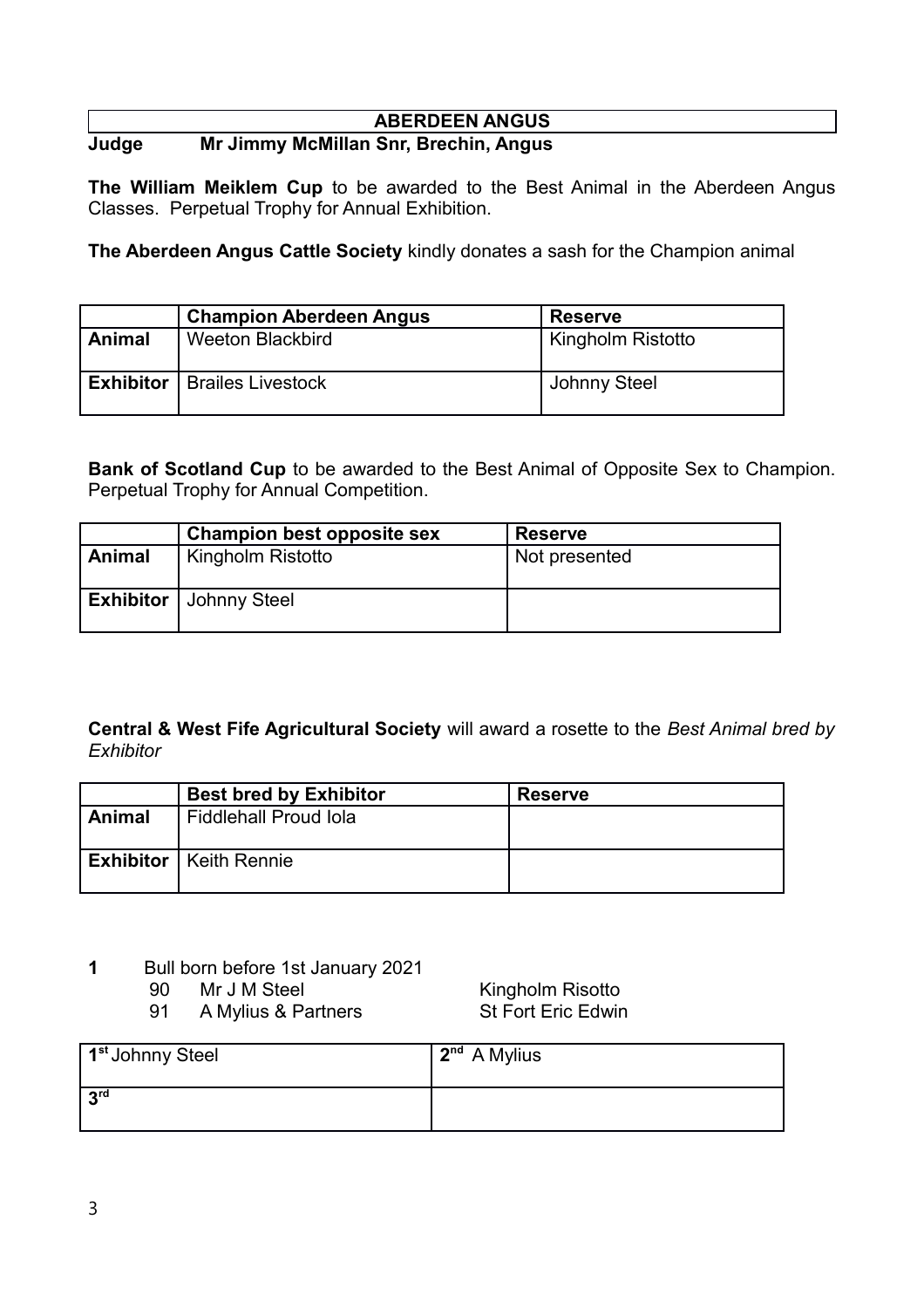- **2** Bull born after 1st January 2021
	- 92 A Mylius & Partners St Fort Eduerry
	-
	-
	-
	- 96 Brailes Livestock Tonley Ronald

 93 Keith Rennie Fiddlehall Edward (not forward) 94 Allan Rennie Mosston Muir Ernie 95 Mr J M Steel Westdrums Pavarotti (not forward)

| –4st            | <b>Brailes Livestock</b> |                          | 2 <sup>nd</sup> A Mylius & Partners |
|-----------------|--------------------------|--------------------------|-------------------------------------|
| 3 <sup>rd</sup> | Allan Rennie             | $\mathbf{A}^{\text{th}}$ |                                     |

- **3** Cow in milk or in calf born before 1st January 2020
	-
	-
	-
	-
	-
	- 102 Brailes Livestock Weeton Blackbird

 97 Keith Rennie Fiddlehall Proud Iola 98 Allan Rennie Mosston Muir Estrelita 99 Allan Rennie Mosston Muir Tidy Bee 100 Mr J M Steel Westdrums Proud Isla<br>101 Mr J M Steel Westdrums Proud Iren 101 Mr J M Steel Westdrums Proud Irene

| 1 <sup>st</sup> Brailes Livestock | 2 <sub>nd</sub><br>Keith Rennie         |
|-----------------------------------|-----------------------------------------|
| 3 <sup>rd</sup> Allan Rennie (99) | $4^{\text{th}}$<br>Mr J M Steel $(101)$ |
| 5 <sup>th</sup> Allan Rennie (98) | $6th$ Mr J M Steel (100)                |

### **4** Heifer born on or after 1st January 2020 and before 1st January 2021

104 Brailes Livestock Retties Lady Ruth

103 Mr J M Steel Westdrums Proud Ilusia

| າກd<br>⊿st,<br><sup>.</sup> J M Steel<br>Mr | <b>Brailes Livestock</b> |
|---------------------------------------------|--------------------------|
|---------------------------------------------|--------------------------|

- **5** Heifer born on or after 1st January 2021
	-
	-
	-
	-

105 Keith Rennie Fiddlehall Ellie (not forward) 106 Keith Rennie Fiddlehall Edwina (not forward) 107 Allan Rennie Mosston Muir Evita 108 Mr J M Steel Westdrums Lady Luck

| 1 <sup>st</sup> Mr J M Steel | 2 <sub>nd</sub> | <b>Allan Rennie</b> |
|------------------------------|-----------------|---------------------|
|                              |                 |                     |

**6** Male or female born after 6th June 2021 No entries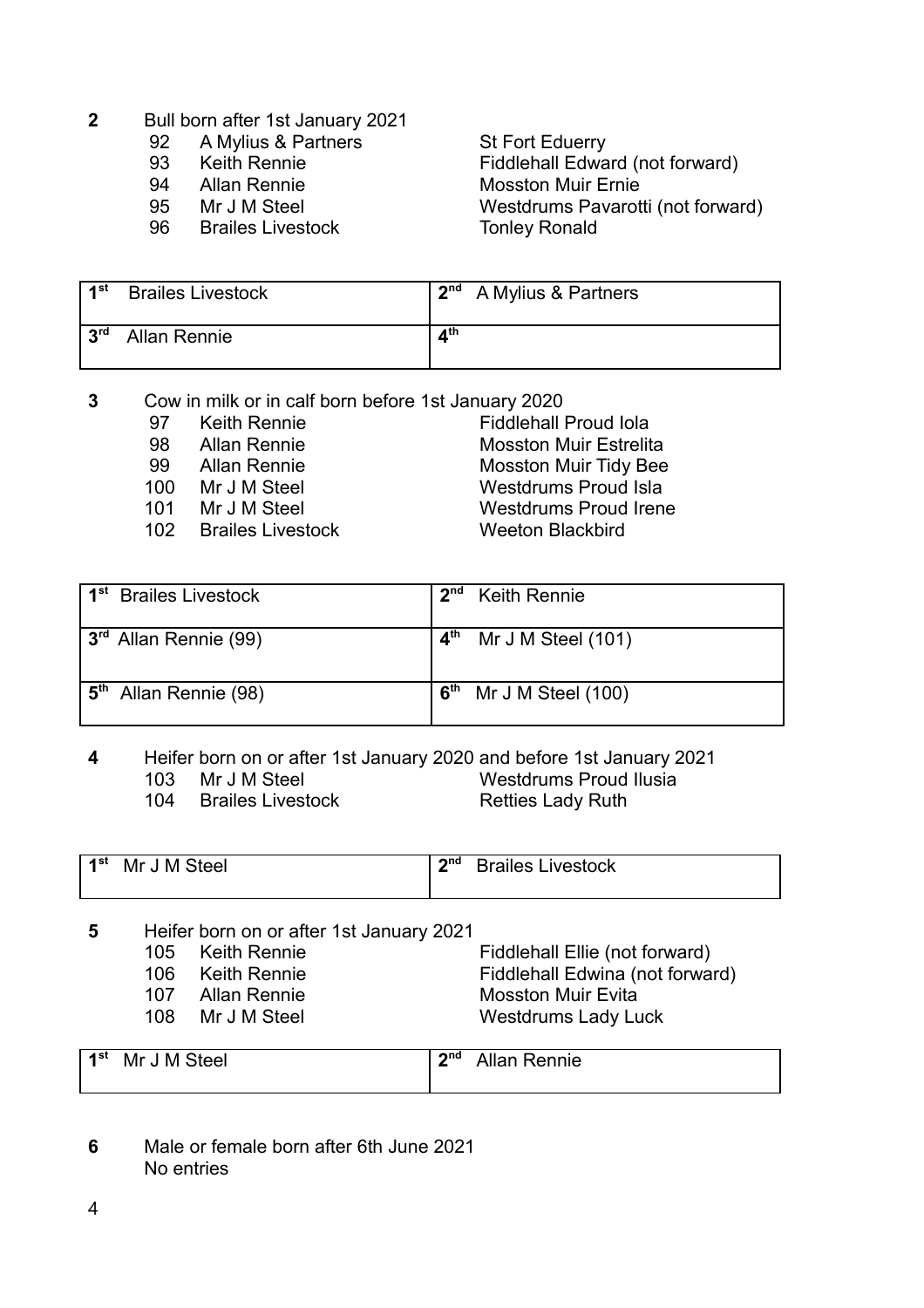- **7** Calf male or female born after 1st January 2022
	-
	-
	-
	-
	-
	- 114 Brailes Livestock Brailes Black Bruce

109 Keith Rennie **Fiddlehall Proud Izzy** 110 Allan Rennie Mosston Muir Evander 111 Allan Rennie **Mosston Muir the Bandit** 112 Mr J M Steel Westdrums Proud Impressive 113 Mr J M Steel Westdrums Proud Isla

> **Westdrums Proud Irene** Westdrums Proud Ilusia

Westdrums Lady Luck

| 1 <sub>1</sub> st  | <b>Brailes Livestock</b> | 2 <sub>nd</sub> | Keith Rennie         |
|--------------------|--------------------------|-----------------|----------------------|
| $13^{\text{rd}}$   | Allan Rennie (111)       | $4^{\text{th}}$ | Allan Rennie (110)   |
| $-5$ <sup>th</sup> | Mr J M Steel $(112)$     | 6 <sup>th</sup> | Mr J M Steel $(113)$ |

- **8** Best pair of animals (any age)
	- 116 Mr J M Steel Westdrums Pavarotti
	- 117 Brailes Livestock
	- 271 Alan Rennie
	- 271a A Mylius

| 1st             | <b>Brailes Livestock</b> | 2 <sub>nd</sub>          | A Mylius             |
|-----------------|--------------------------|--------------------------|----------------------|
| 3 <sup>rd</sup> | Alan Rennie              | $\mathbf{A}^{\text{th}}$ | Mr J M Steel $(115)$ |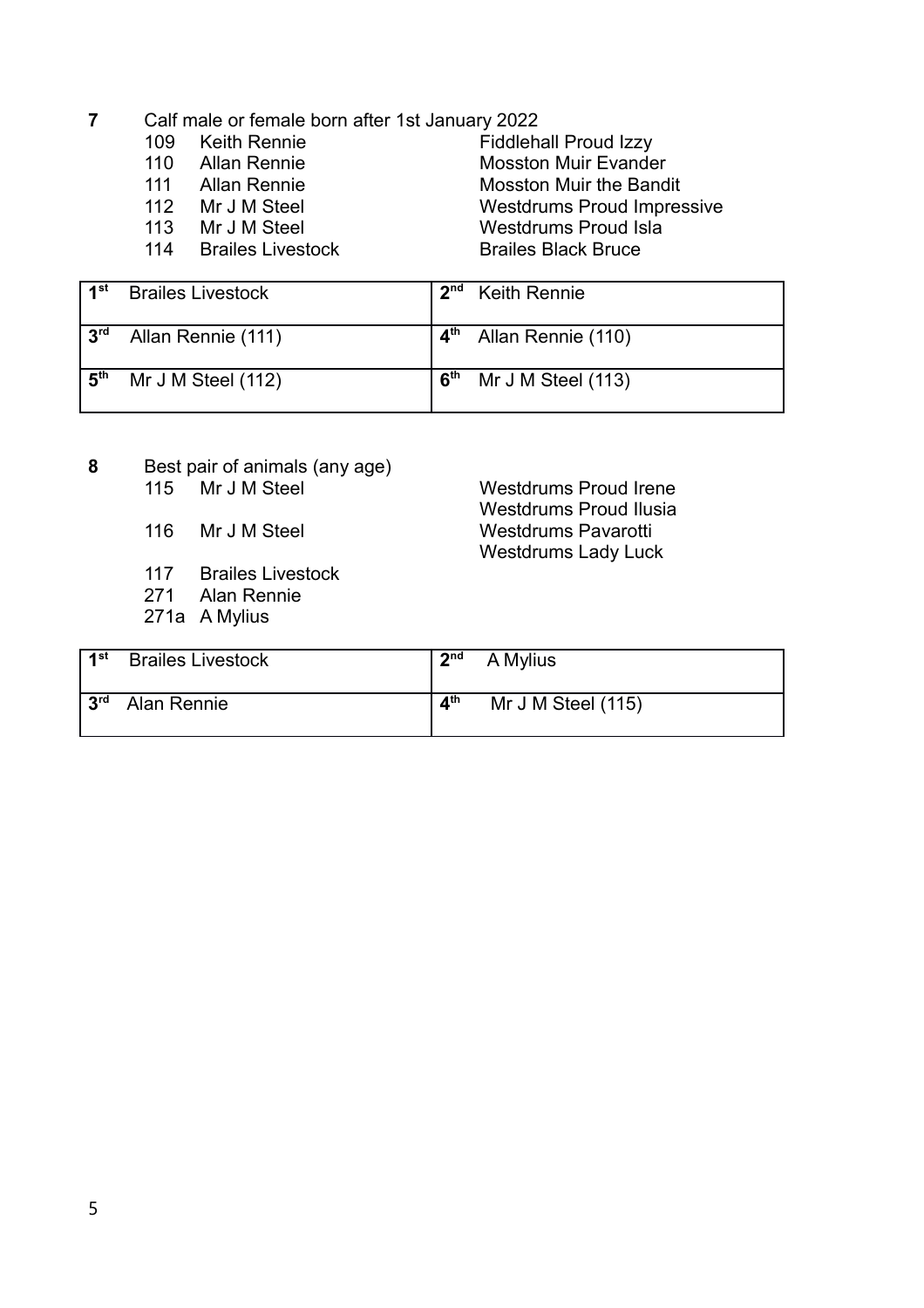#### **ANY PURE-BRED NATIVE BREED EXCLUDING ABERDEEN ANGUS FOLLOWED BY SEPARATE CHAMPIONSHIP FOR EACH BREED ENTERED Judge Mr Jimmy McMillan Snr, Brechin, Angus**

**The Laird & Smith Trophy** to be awarded to the Best Hereford Animal - for Annual Competition.

**Scottish Hereford Breeders** kindly donate a Rosette to be presented to the Champion Pedigree Hereford Animal presented by the Hereford Herd Book Society and the Scottish Hereford Breeders.

|        | <b>Best Hereford</b>                    | <b>Reserve</b>           |
|--------|-----------------------------------------|--------------------------|
| Animal | Saltire 1 Cathy                         | <b>Saltire 1 Warrior</b> |
|        | <b>Exhibitor</b> $\vert$ W, P & K Wason | W, P & K Wason           |

**The Merchant and Traders Cup** to be awarded to Best Hereford Animal of Opposite Sex to Best Hereford Animal - for Annual Competition.

|        | <b>Best opposite sex</b>                | <b>Reserve</b> |
|--------|-----------------------------------------|----------------|
| Animal | <b>Saltire 1 Warrior</b>                |                |
|        | <b>Exhibitor</b> $\vert$ W, P & K Wason |                |

**William Meiklem of Bennochy Cup** to be awarded to Best Shorthorn Animal - for annual Competition.

| <b>Best Shorthorn</b>                    | <b>Reserve</b> |
|------------------------------------------|----------------|
| <b>Animal&amp; C</b> Aberdona Rock Candy |                |
|                                          |                |
|                                          |                |
| <b>Exhibitor</b> $\vert$ R & C Rettie    | KJ&ERHill      |
|                                          |                |

**Central & West Fife Agricultural Society** will award a rosette to the *Best Animal bred by Exhibitor*

|        | <b>Champion Lincoln Red</b>            | <b>Reserve</b>        |
|--------|----------------------------------------|-----------------------|
| Animal | <b>St Fort Admiral</b>                 | <b>St Fort Archer</b> |
|        | <b>Exhibitor</b>   A Mylius & Partners | A Mylius & Partners   |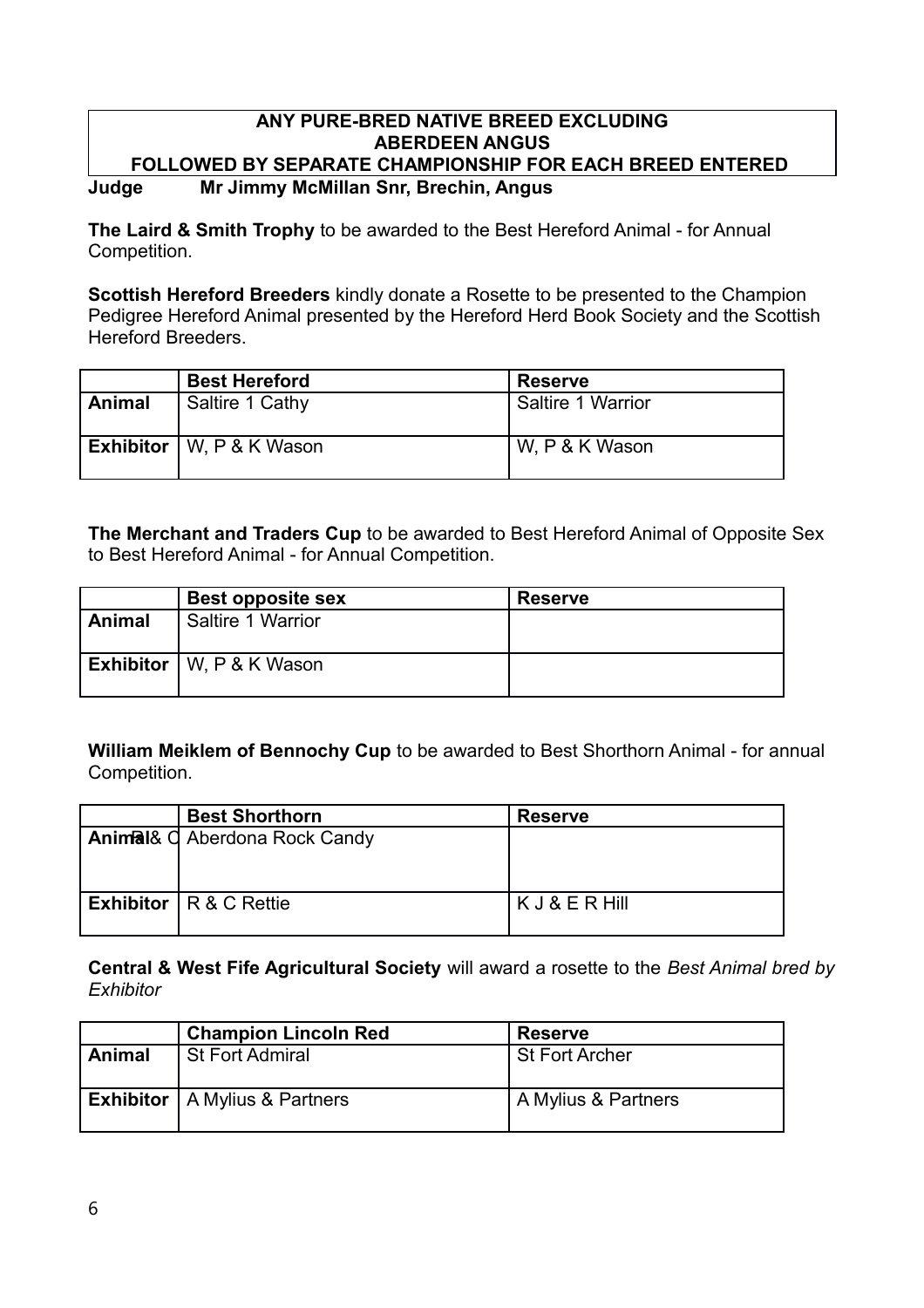|        | <b>Champion Belted Galloway</b>  | <b>Reserve</b>            |
|--------|----------------------------------|---------------------------|
| Animal | <b>Brodale Dreama Helena</b>     | <b>Brodale Delia Roxy</b> |
|        | <b>Exhibitor</b> $ $ L & R Brown | $L & R$ Brown             |

- **9** Bull (any age) No entries
- **10** Bull born after 1st January 2021
	- 118 A Mylius & Partners St Fort Admiral
	- 119 A Mylius & Partners St Fort Archer
	- 120 Mrs H Mylius & Partners St Fort Hill Arthur
	- 121 W, P & K Wason Saltire 1 Warrior

| 1 <sup>st</sup> | A Mylius & Partners (118) | 2 <sup>nd</sup>          | A Mylius & Partners (119) |
|-----------------|---------------------------|--------------------------|---------------------------|
| 3 <sup>rd</sup> | Mrs H Mylius & Partners   | $\mathbf{A}^{\text{th}}$ | W, P & K Wason            |

**11** Cow or Heifer in calf or with calf at foot<br>122 W. P & K Wason

- W, P & K Wason Saltire 1 Cathy
- 

123 L & R Brown Brodale Dreama Helena

| 1 <sup>st</sup> W, P & K Wason | $2nd$ L & R Brown |
|--------------------------------|-------------------|
|                                |                   |
|                                |                   |

**12** Heifer or 2-year-old born after 1st January 2020 (if sufficient entries, class will be split)

- 124 W, P & K Wason Baldinnie 1 Kay 38th
- 
- 
- 270 K J & E R Hill
- 
- 

125 W. P & K Wason Dendor 1 Echo 39<sup>th</sup> 126 L & R Brown Brodale Delia Roxy

177 R & C Rettie **Aberdona Rock Candy** 178 Brenda R Wear Cairnsmore Patricia

|                 | $1st$ K J & E R Hill | 2 <sub>nd</sub>          | Brenda R Wear |
|-----------------|----------------------|--------------------------|---------------|
| 3 <sup>rd</sup> | W, P & K Wason (125) | $\mathbf{A}^{\text{th}}$ | L & R Brown   |

#### **13** Calf male or female born after 1st January 2022 269 R & C Rettie Aberdona Rock Candy

 $1<sup>st</sup>$ **st** R & C Rettie **2** 2<sup>nd</sup>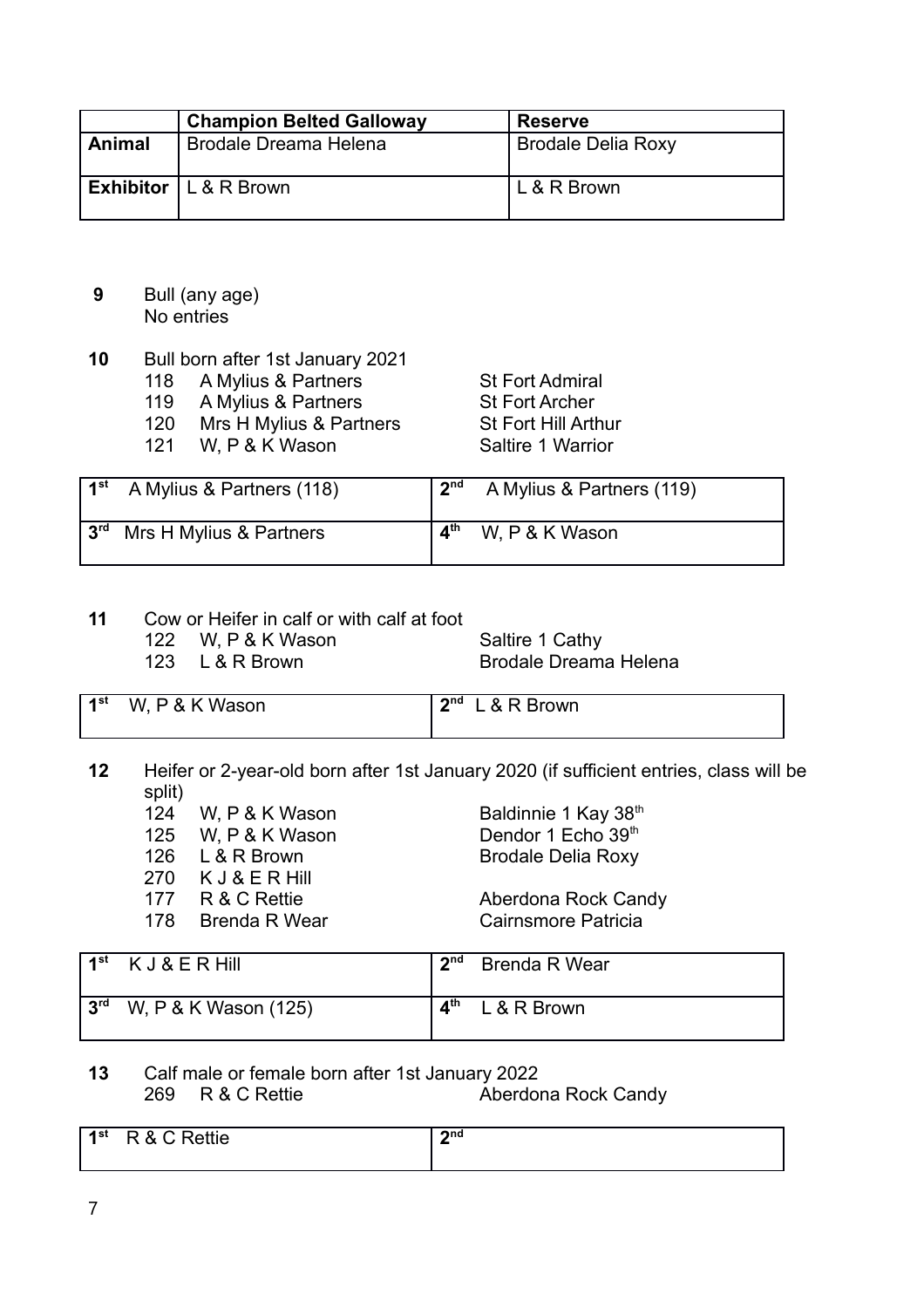## **14** Best pair of animals (any age)

| 2nq<br>$1st$ A Mylius & Partners |  |
|----------------------------------|--|
|----------------------------------|--|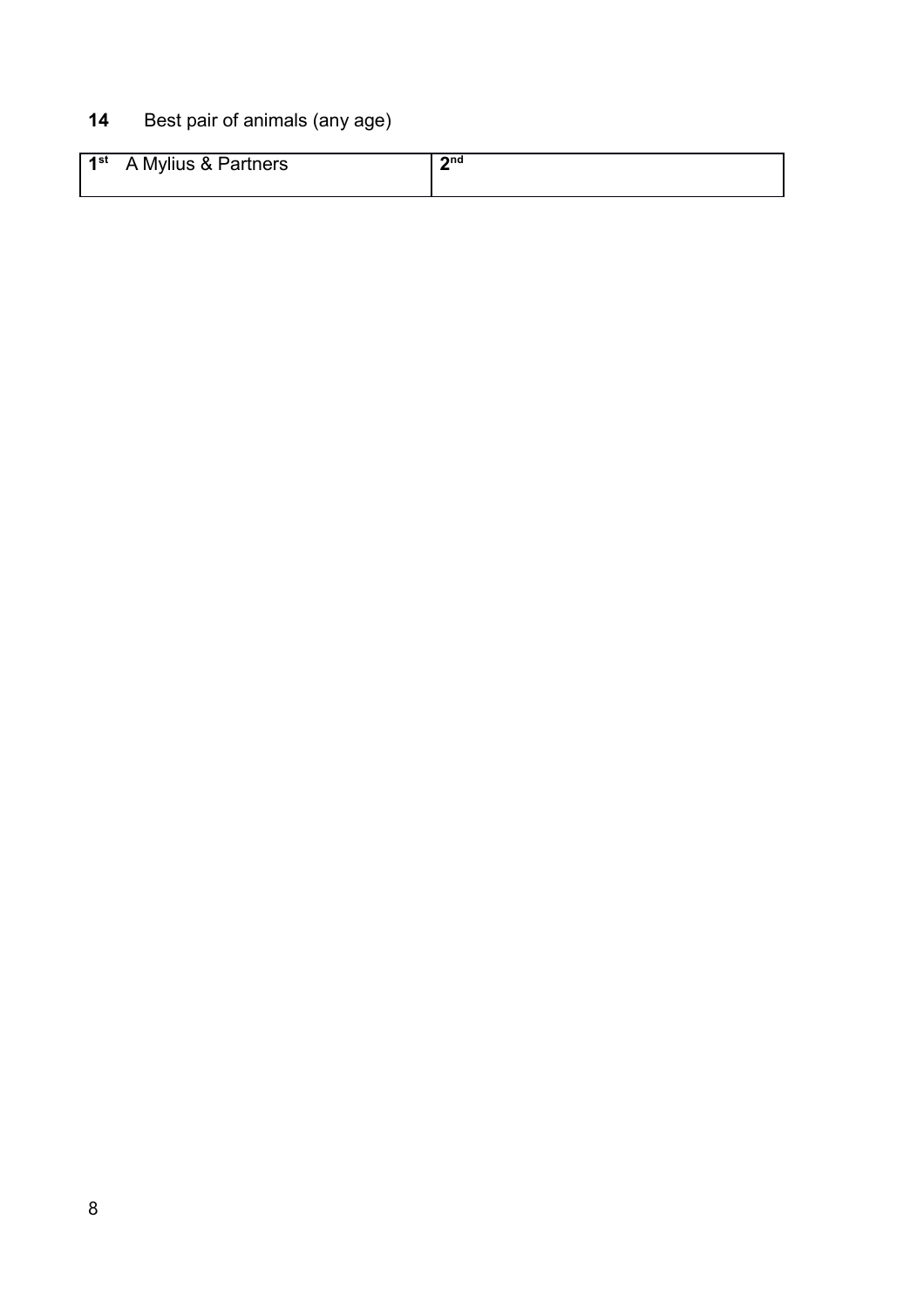#### **HIGHLAND CATTLE**

#### **Judge Mr Jim McKechnie, Gartocharn**

**The AMB Kellock Trophy** will be presented to the Champion animal

**The Highland Cattle Society** awards a Champion Rosette for the Breed Champion **if** there is a total number of five Highlanders forward for judging. These classes qualify for the Highland Cattle Society **Show Fold Competition**

|        | <b>Champion Highland</b>               | <b>Reserve</b>               |
|--------|----------------------------------------|------------------------------|
| Animal | <b>Bryor Rose Rannoch</b>              | Erin 9 <sup>th</sup> of Earn |
|        | <b>Exhibitor</b> $\vert$ D MacNaughton | <b>Drumad Estate</b>         |

**Central & West Fife Agricultural Society** will award a rosette to the *Best Animal bred by Exhibitor*

Females entered in the appendix register of our Herd Book, either Appendix B or Appendix A are eligible for entry and are identified by the letter "B" or "A" tattooed in the ear or written in waterproof ink on an ear tag.

|        | <b>Best bred by Exhibitor</b>          | <b>Reserve</b> |
|--------|----------------------------------------|----------------|
| Animal | <b>Bryor Rose Rannoch</b>              |                |
|        | <b>Exhibitor</b> $\vert$ D MacNaughton |                |

#### **15** Senior Bull born before 1st January 2021

127 Hamish Irvine **Murray of Craigluscar (not forward)** 

| ⊿st             | 2 <sub>nd</sub>                |
|-----------------|--------------------------------|
| 2 <sub>rd</sub> | $\boldsymbol{A}^{\mathsf{th}}$ |

#### **16** Junior Bull born in 2021

- 
- 130 D MacNaughton Marloch of Rannoch

128 Drumad Estate Uailean of Brindle point Croft

| ⊿st | D MacNaughton | 2 <sub>nd</sub> | <b>Drumad Estate</b> |
|-----|---------------|-----------------|----------------------|
|     |               |                 |                      |

## **17** Cow in calf or in milk born before 1st January 2019

129 Hamish Irvine Bana-Phrionnsa Dhubh of Craigluscar (not forward)

| nna. |
|------|
|      |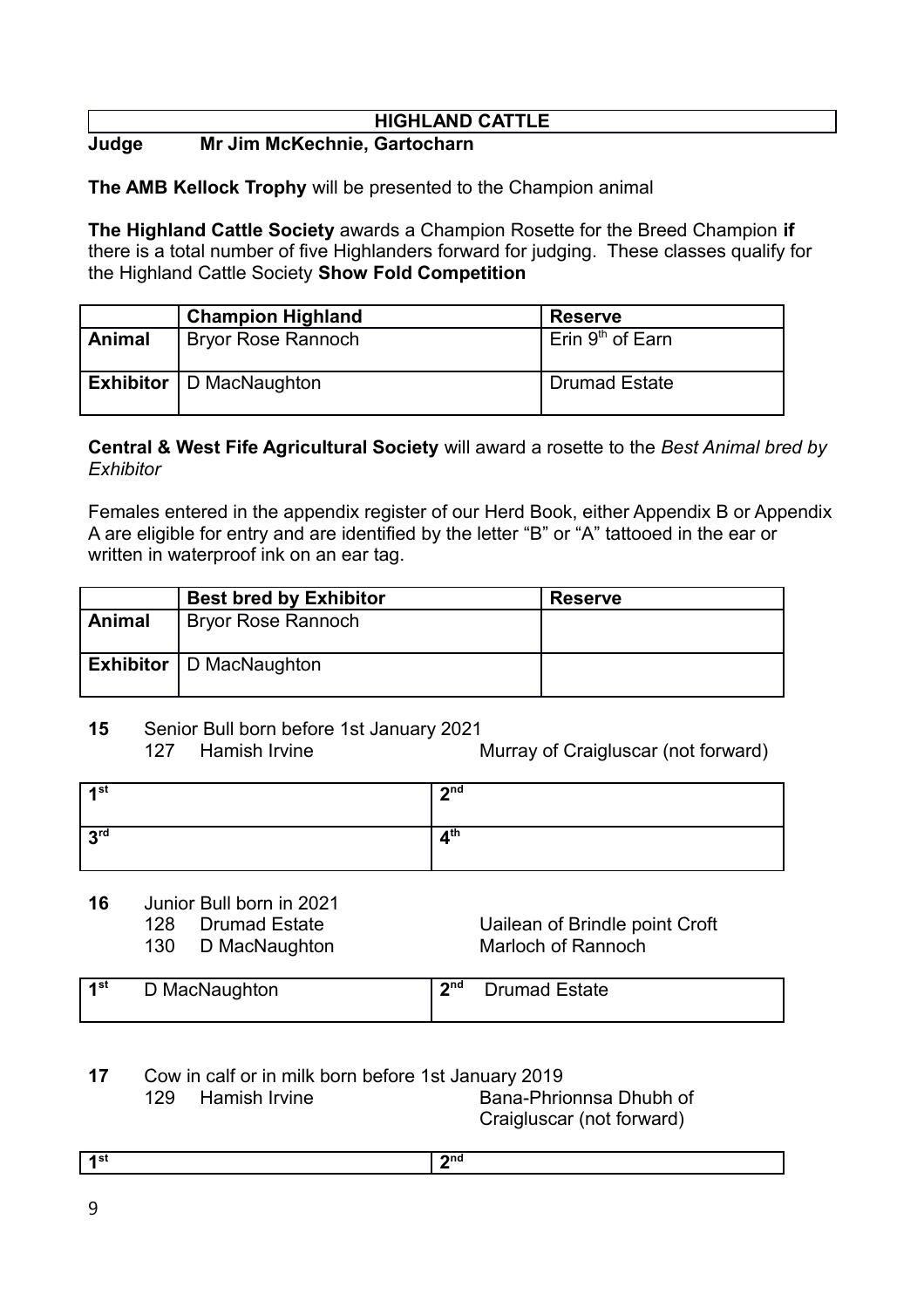## **18** Heifer born in 2019 131 Drumad Estate Erin 9th of Earn **1 st** Drumad Estate **2 nd 19** Heifer born in 2020 132 D MacNaughton Bryor Rose Rannoch

| 1 <sup>st</sup> D MacNaughton | ond |
|-------------------------------|-----|

#### **20** Heifer born in 2021

| $\sim$ | <b>o</b> nd |
|--------|-------------|
|        |             |

#### **21** Calf male or female born in 2022 (class will be split if sufficient entries) 133 Hamish Irvine **Bana-Phrionnsa Dhubh 4th** of Craigluscar (not forward)

| ⊿rst            | 2 <sup>nd</sup> |
|-----------------|-----------------|
| 3 <sup>rd</sup> | 4 <sup>th</sup> |

### **22** Best pair of animals (any age)

| <b>2nd</b> | <b>Drumad Estate</b> |
|------------|----------------------|
|            |                      |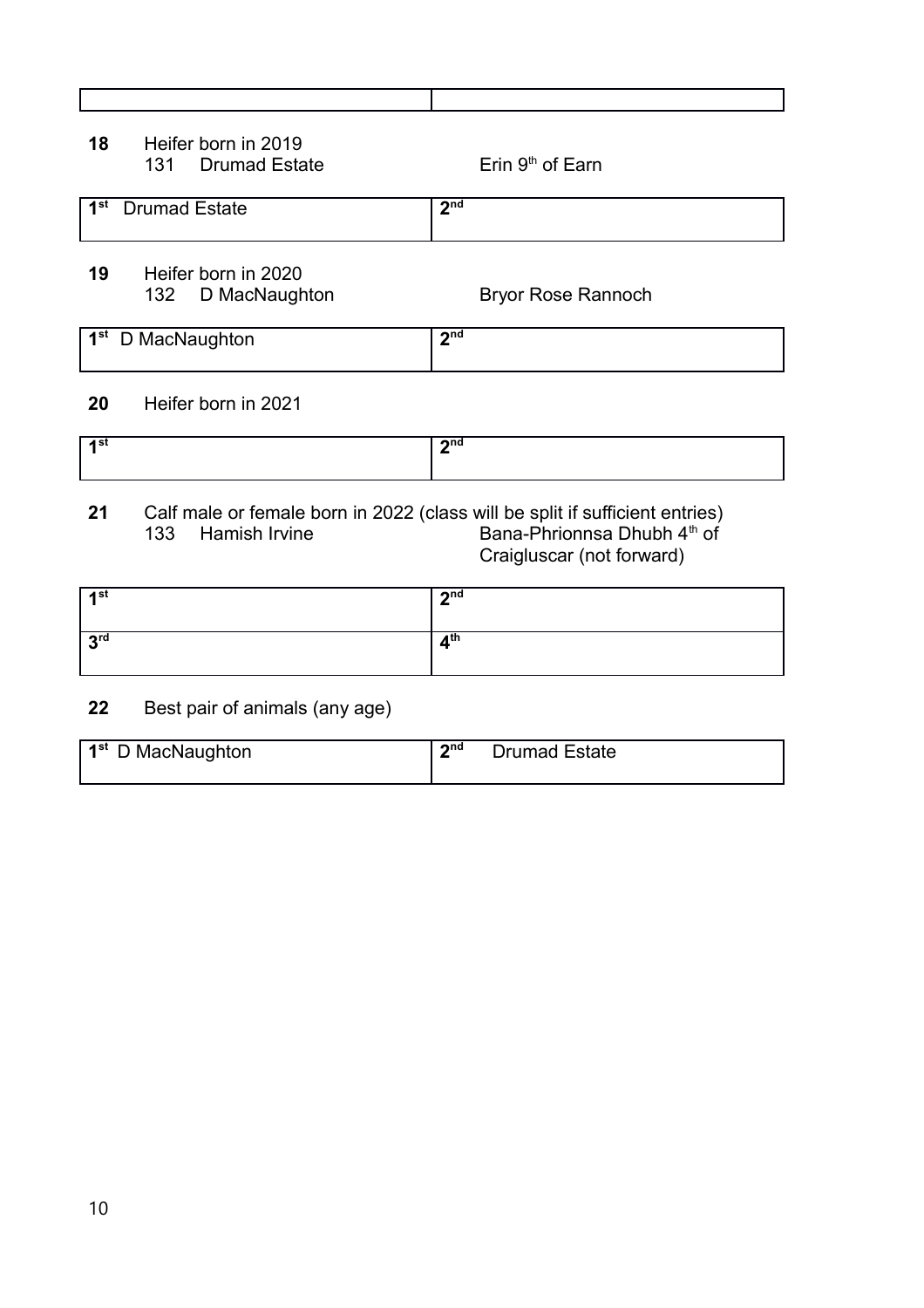#### **CONTINENTAL**

### **Judge Mr David Craig, Stewarton, Ayrshire**

**Kirkton of Beath Cup** presented by T. Thomson, to be held for one year by the Exhibitor of the Best Animal in the Continental Section.

|        | <b>Champion Continental</b>          | <b>Reserve</b>           |
|--------|--------------------------------------|--------------------------|
| Animal | <b>Burradon Raquel</b>               | <b>Bassett Ruby</b>      |
|        | <b>Exhibitor</b>   Brailes Livestock | <b>Brailes Livestock</b> |

**Central & West Fife Agricultural Society** will award a rosette to the Best Animal bred by **Exhibitor** 

|        | <b>Best bred by Exhibitor</b>        | <b>Reserve</b>           |
|--------|--------------------------------------|--------------------------|
| Animal | <b>Burradon Raquel</b>               | <b>Bassett Ruby</b>      |
|        | <b>Exhibitor</b>   Brailes Livestock | <b>Brailes Livestock</b> |

- **23** Bull (any age) No entries
- **24** Junior Bull born in 2021 (no entries)
- **25** Cow or Heifer in calf or with calf at foot
	- 134 Brailes Livestock Bassett Ruby
	- 135 Brailes Livestock Burradon Raquel
	- 136 Brailes Livestock Skysea Regatta

| 1 <sup>st</sup> Burradon Raquel | 2 <sup>nd</sup> Bassett Ruby |
|---------------------------------|------------------------------|
|                                 |                              |

**26** Heifer 1-year-old or over (if sufficient entries class will be split)<br>137 Brailes Livestock Skysea Serenade (no 137 Brailes Livestock Skysea Serenade (not forward)

**27** Calf male or female

138 Brailes Livestock Brailes Sapphire

| 1 <sup>st</sup> Brailes Sapphire | <b>o</b> nd |
|----------------------------------|-------------|
|                                  |             |

**28** Best pair of animals (any age) 139 Brailes Livestock Tonley Ronald

| .cs | <b>ond</b><br>$1^{\rm st}$<br>ivestock<br>. | .<br>.ivestock |
|-----|---------------------------------------------|----------------|
|-----|---------------------------------------------|----------------|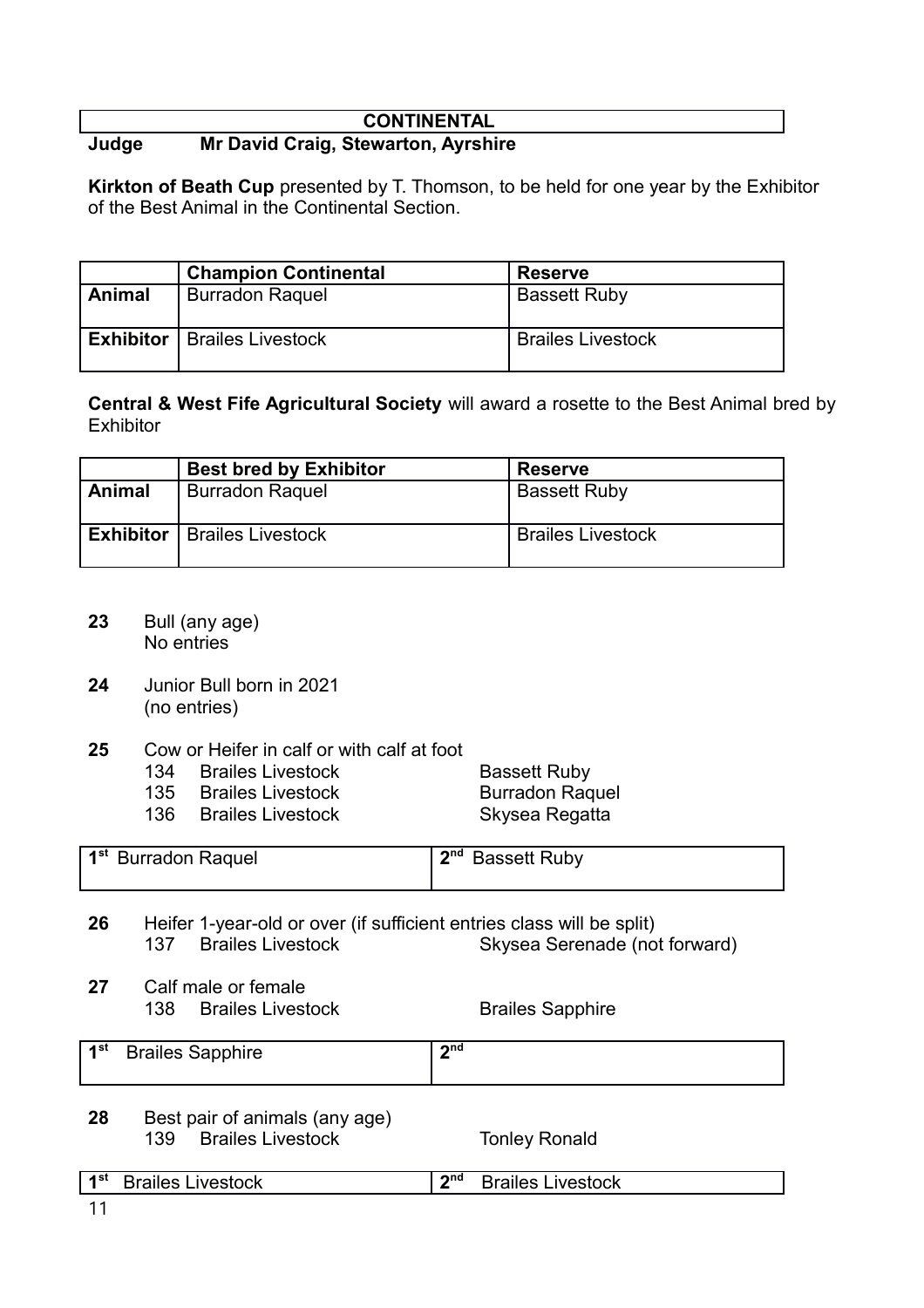#### **BRITISH LIMOUSIN**

#### **Judge Mr Iain Struthers, Lanark**

**Muirhead Trophy** to be presented to the best Limousin for annual competition.

**The British Limousin Cattle Society** present rosettes to the Champion and Reserve. Champion Points are awarded at this Show towards the **Scottish Limousin Club** Exhibitor of the Year

|               | <b>Champion British Limousin</b> | <b>Reserve</b>      |
|---------------|----------------------------------|---------------------|
| <b>Animal</b> | <b>Lomond Superstar</b>          | Mary   Grahams Ruby |
|               | <b>Exhibitor</b>   Andrew Orr    | <b>Mary Cormack</b> |

**Central & West Fife Agricultural Society** will award a rosette to the Best Animal bred by **Exhibitor** 

|               | <b>Best bred by Exhibitor</b> | <b>Reserve</b> |
|---------------|-------------------------------|----------------|
| <b>Animal</b> | <b>Lomond Superstar</b>       |                |
|               | <b>Exhibitor</b>   Andrew Orr |                |

#### **37** Bull born prior to 1st January 2021

- 140 William Lawson Windsole Red
- 141 William Lawson Windsole Reuben
- 142 Beth Thomson Beath Orion

| 1 <sup>st</sup> William Lawson | ond<br><b>William Lawson</b> |
|--------------------------------|------------------------------|
|                                |                              |

#### **38** Bull born on or after 1<sup>st</sup> January 2021

- 143 Beth Thomson Beath Samson
- 144 Andrew Orr **Lomond Superstar**

| 1 <sup>st</sup> Andrew Orr | <b>2nd</b> | <b>Beth Thomson</b> |
|----------------------------|------------|---------------------|
|                            |            |                     |

#### **39** Cow in milk or in calf born before 1st January 2020 145 Mary Cormack Grahams Ruby

| 1 <sup>st</sup> Mary Cormack | <b>o</b> nd |
|------------------------------|-------------|
|                              |             |

**40** Heifer born between 1 June 2020 and 31 May 2021

|  | ንበር<br>.<br>. .<br>им<br>$-$<br>$\sim$<br>עעו<br>ו ש |
|--|------------------------------------------------------|
|--|------------------------------------------------------|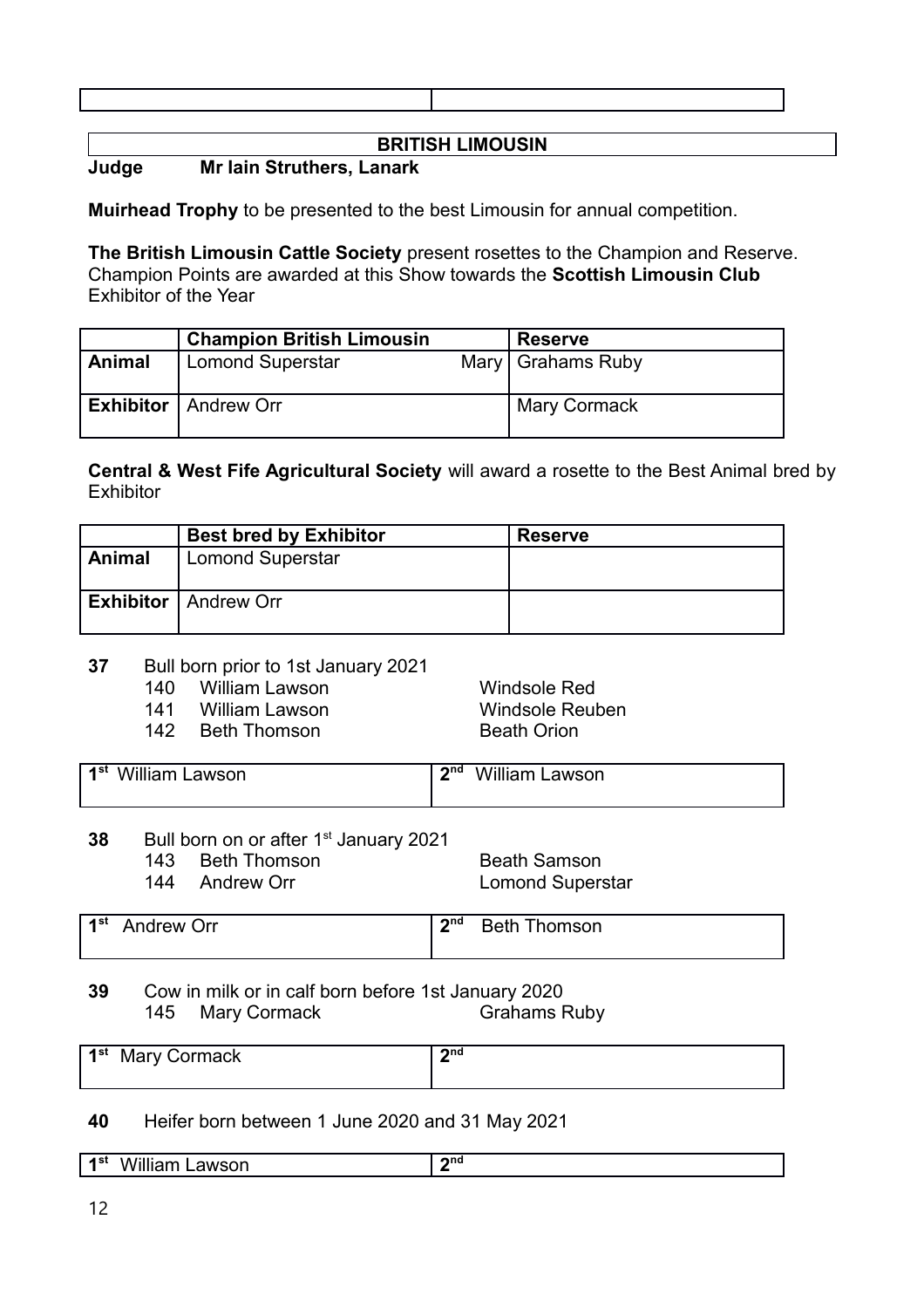| 41              | Heifer born on or after 1st January 2021<br><b>Beth Thomson</b><br>146                           |                 | <b>Beath Shelby</b>                                        |
|-----------------|--------------------------------------------------------------------------------------------------|-----------------|------------------------------------------------------------|
|                 | 1 <sup>st</sup> Beth Thomson                                                                     | 2 <sup>nd</sup> |                                                            |
| 42              | Calf male or female born after 1st June 2021<br>147<br><b>Beth Thomson</b><br>148 William Lawson |                 | Beath Siren (not forward<br>Windsole Shakira (not forward) |
| 43              | Calf male or female born after 1st January 2022<br>No entries                                    |                 |                                                            |
| 44              | Best pair of animals (any age)<br><b>Beth Thomson</b><br>149 -                                   |                 | <b>Beath Samson</b><br><b>Beath Shelby</b>                 |
| 1 <sup>st</sup> | <b>Beth Thomson</b>                                                                              | 2 <sup>nd</sup> | <b>William Lawson</b>                                      |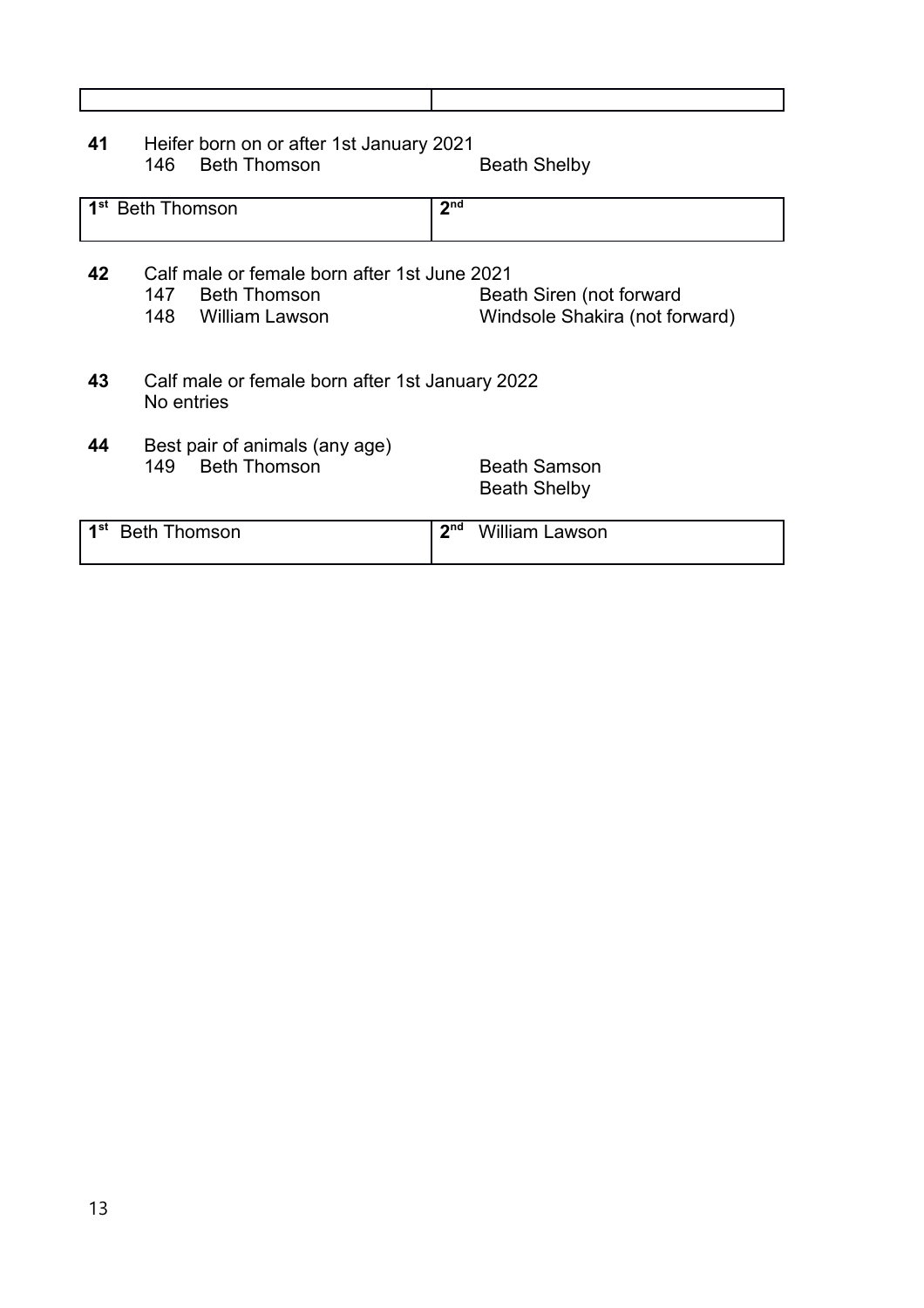#### **BRITISH BLUE**

#### **Judge Mr Craig Malone, Pitcairn, Kelty**

**The BOCM Pauls Trophy,** kindly presented by BOCM to be awarded to the Champion animal in the British Blue Section.

|        | <b>Champion British Blue</b>     | <b>Reserve</b>         |
|--------|----------------------------------|------------------------|
| Animal | <b>Thistle Rosetta</b>           | <b>Stonebyres Roxy</b> |
|        | <b>Exhibitor</b>   Gillian Scott | A & C S Comrie         |

**Central & West Fife Agricultural Society** will award a rosette to the Best Animal bred by Exhibitor

|               | <b>Best bred by Exhibitor</b>    | <b>Reserve</b> |
|---------------|----------------------------------|----------------|
| <b>Animal</b> | Thistle Rosetta                  |                |
|               | <b>Exhibitor</b>   Gillian Scott |                |

#### **45** Bull born prior to 1st January 2021

150 Richard & Linzi Nelson Littlewood Ontario

175 K J & E R Hill

| 1 <sup>st</sup> Richard & Linzi Nelson | ንnd | J & E R Hill<br>K |
|----------------------------------------|-----|-------------------|
|                                        |     |                   |

### **46** Bull born on or after 1<sup>st</sup> January 2021

- 
- 173 A & C S Comrie Stonebyres Rocky

151 Craig Drysdale Kinnesswood Rizzle Kicks

| 1 <sup>st</sup> Craig Drysdale | ኅnd |
|--------------------------------|-----|
|                                |     |

- **47** Cow in milk or in calf born before 1st January 2020 No entries
- **48** Heifer born between 1 June 2020 and 31 May 2021
	- 152 Richard & Linzi Nelson Solway View Popcorn
		-
	- 170 A & C S Comrie Stonebyres Pandora 176 K J & E R Hill
- **1 st** A & C S Comrie **2** 2<sup>nd</sup> Richard & Linzi Nelson **3 rd** K J & E R Hill **4 th**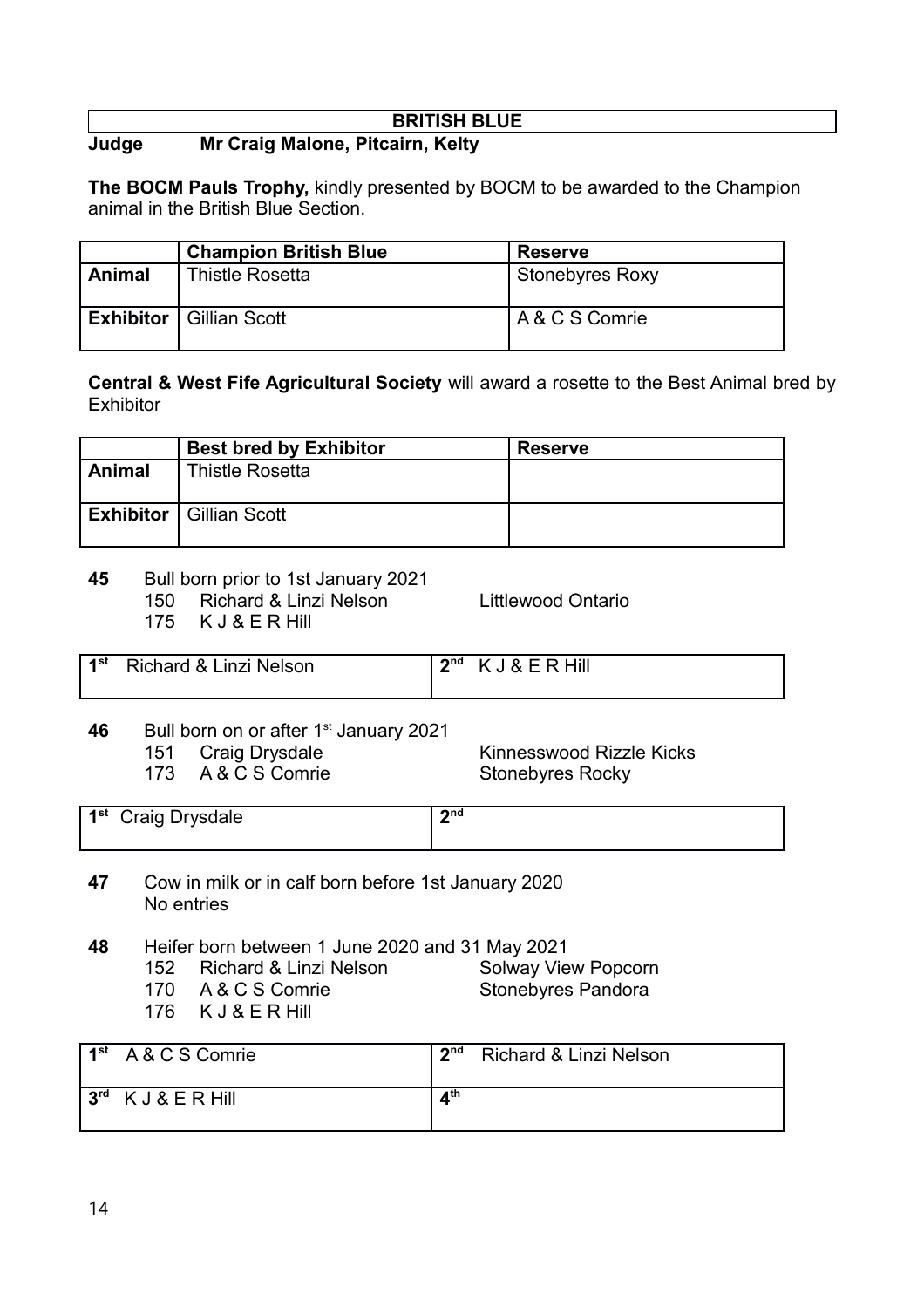#### **49** Heifer born on or after 1st January 2021

- 
- 154 Richard & Linzi Nelson Maidenlands Red Lady
- 
- 172 A & C S Comrie

153 Gillian Scott<br>154 Richard & Linzi Nelson Maidenlands Re 171 A & C S Comrie Stonebyres Rita<br>172 A & C S Comrie Stonebyres Roxy

| l 1 <sup>st</sup> Gillian Scott | $2^{nd}$ A & C S Comrie (172)              |
|---------------------------------|--------------------------------------------|
| $3rd$ A & C S Comrie (173)      | $\mathbf{A}^{\text{th}}$<br>K J & E R Hill |

- **50** Calf male or female born after 1st June 2021 No entries
- **51** Calf male or female born after 1st January 2022 No entries
- **52** Best pair of animals (any age)

| 1 <sup>st</sup> A & C S Comrie         | 2 <sup>nd</sup> KJ&ERHill |
|----------------------------------------|---------------------------|
| 3 <sup>rd</sup> Richard & Linzi Nelson | $\mathbf{A}^{\text{th}}$  |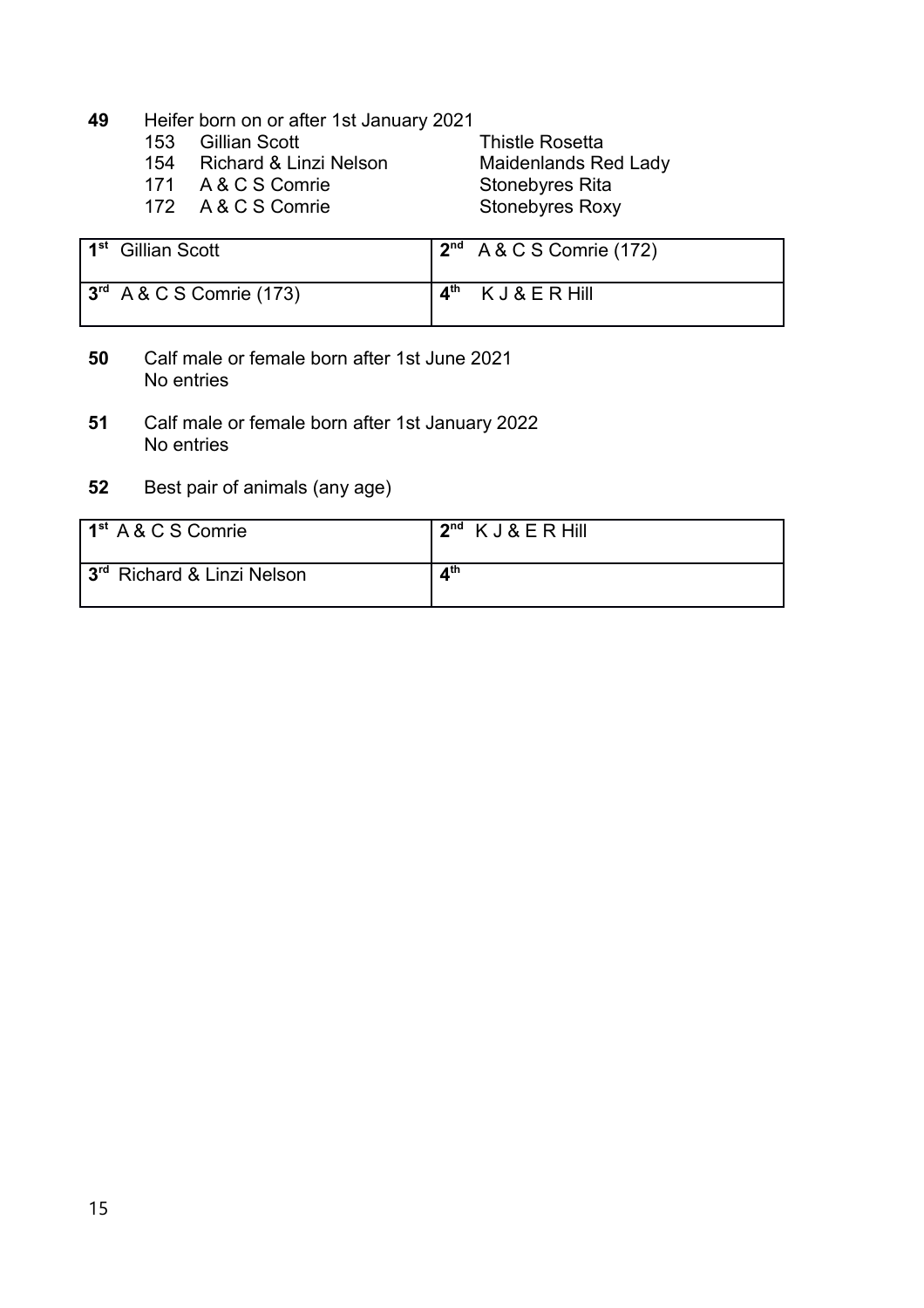#### **BRITISH SIMMENTAL**

#### **Judge Mr David Craig, Stewarton, Ayrshire**

**The Greencap Trophy** kindly presented by the Inglis family to be awarded to the Champion animal in the Simmental Section.

**The British Simmental Society** award rosettes for Champion and Reserve

|        | <b>Champion Simmental</b>       | <b>Reserve</b> |
|--------|---------------------------------|----------------|
| Animal | <b>Broombrae Major</b>          |                |
|        | <b>Exhibitor   Gordon Clark</b> |                |

**Central & West Fife Agricultural Society** will award a rosette to the Best Animal bred by **Exhibitor** 

|               | <b>Best bred by Exhibitor</b>   | <b>Reserve</b> |
|---------------|---------------------------------|----------------|
| <b>Animal</b> | <b>Broombrae Major</b>          |                |
|               | <b>Exhibitor</b>   Gordon Clark |                |

- **53** Bull born before 1 June 2020 No entries
- **54** Bull born between 1 June 2018 and 31 May 2021 155 Gordon Clark Broombrae Major

| 1st | <b>Gordon Clark</b> | <b>o</b> nd<br>- |
|-----|---------------------|------------------|
|     |                     |                  |

- **55** Bull calf born between 1 June 2021 and 31 December 2021 No entries
- **56** Cow in milk or in calf No entries
- **57** Heifer born on or after 1 June 2019 in calf or eild No entries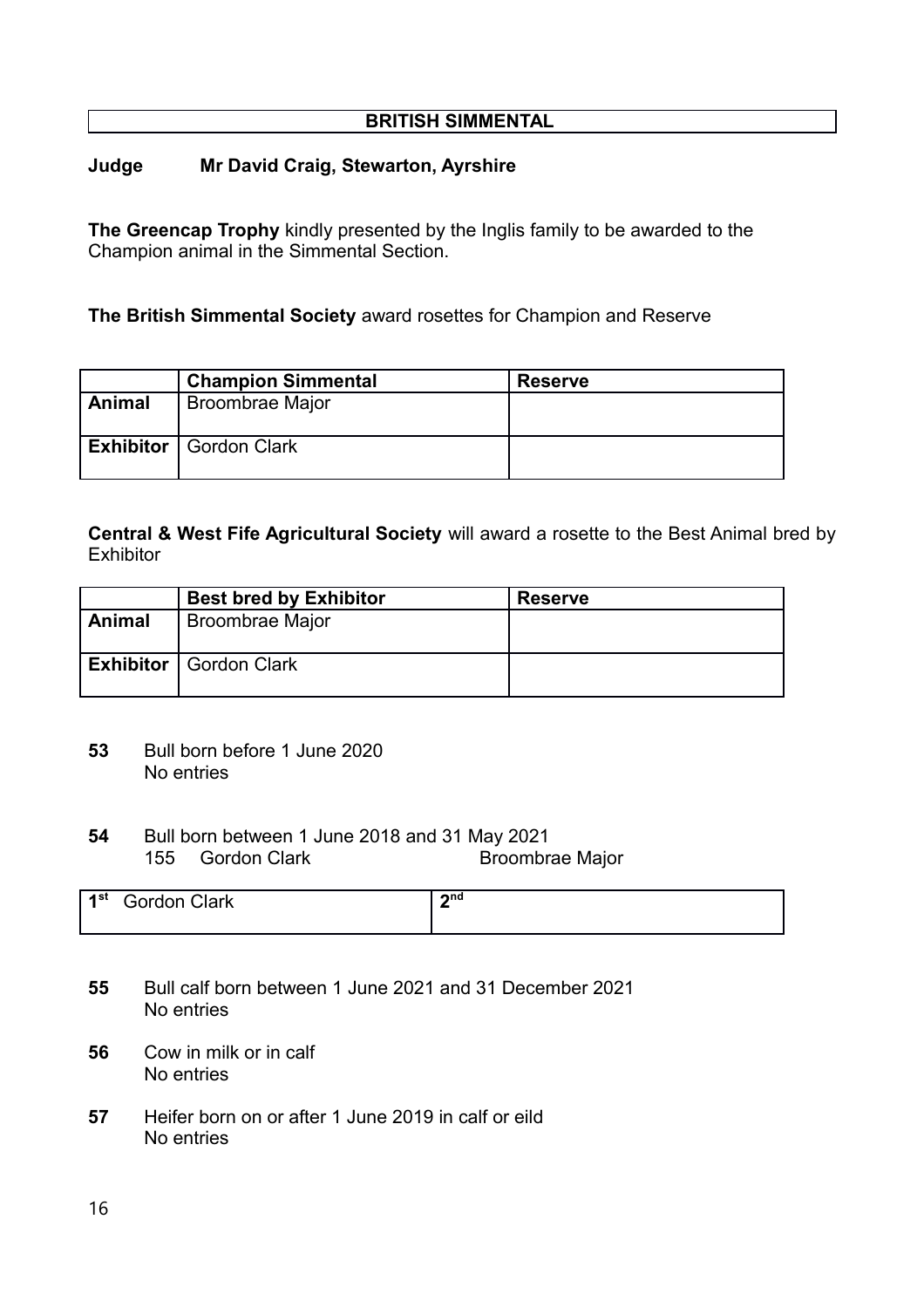| 1 <sup>st</sup> | <b>Gordon Clark</b> |                                                                        | 2 <sub>nd</sub>                     |
|-----------------|---------------------|------------------------------------------------------------------------|-------------------------------------|
| 61              | 158.                | Best pair of animals (any age)<br><b>Gordon Clark</b>                  | Broombrae Major & Delight           |
| 60              | No entries          | Calf born on or after 1 January 2022                                   |                                     |
| 59              | 157                 | Heifer calf born on or after 1 June 2021<br>Gordon Clark               | Broombrae Delight M18 (not forward) |
| 58              | 156                 | Heifer born between 1 June 2020 and 31 May 2021<br><b>Gordon Clark</b> | Broombrae Delight L11 (not forward) |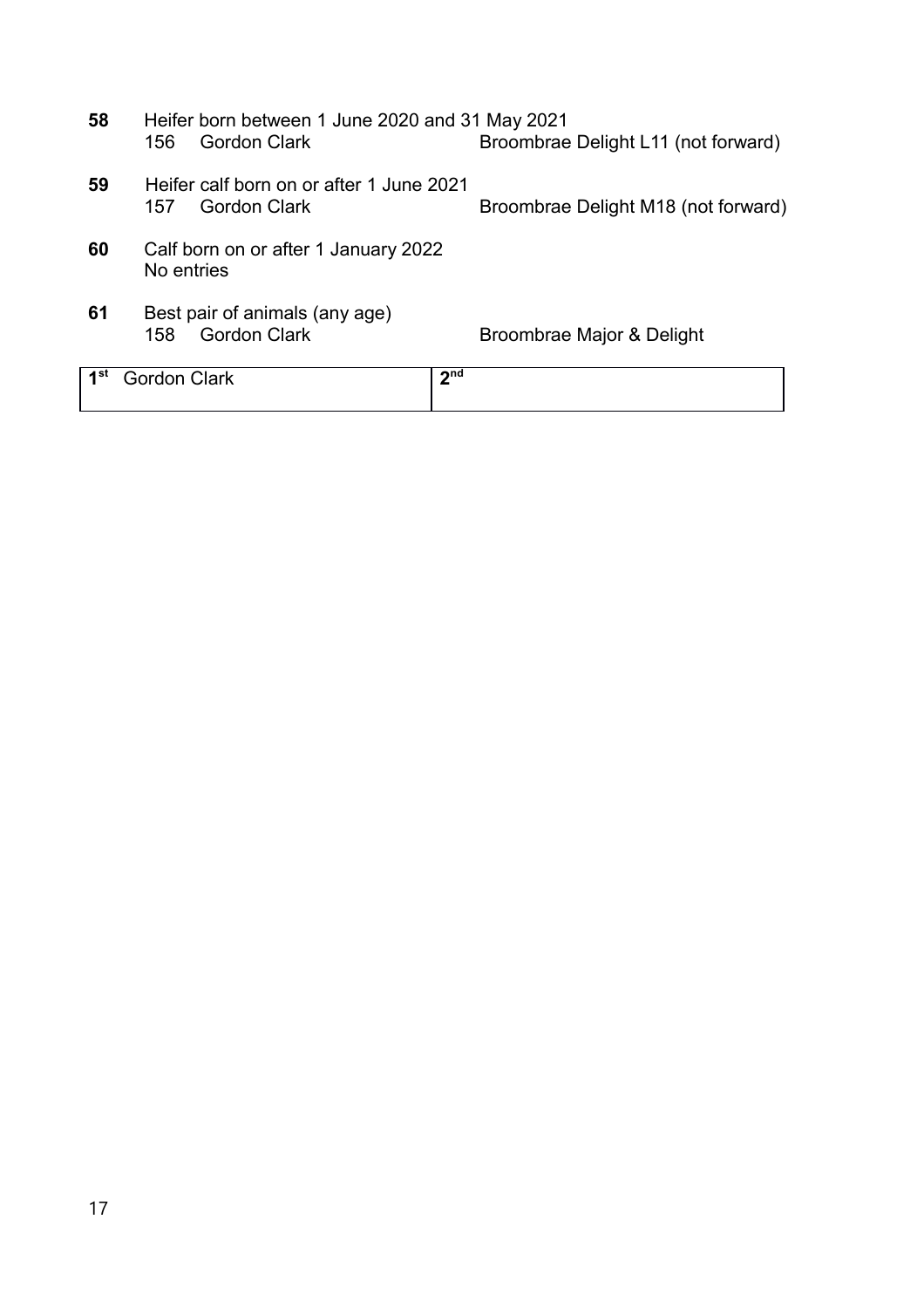## **COMMERCIAL including unregistered pure bred**

## **Judge Mr Craig Malone, Pitcairn**

**Mineral Supplements Cup** to be awarded to the best animal in the fat cattle classes, for Annual Competition.

|        | <b>Champion Commercial</b>       | <b>Reserve</b>       |
|--------|----------------------------------|----------------------|
| Animal | Ava Butt                         | Daisy Doke           |
|        | <b>Exhibitor</b>   Wilson Peters | <b>Wilson Peters</b> |

**The Representatives of the late JG Cunningham Challenge Cup** to be awarded to the best pen of two prime cattle. Perpetual Trophy for annual competition

|                  | Best pen of two prime cattle | <b>Reserve</b> |
|------------------|------------------------------|----------------|
| <b>Animal</b>    | Not presented                |                |
| <b>Exhibitor</b> |                              |                |

**Central & West Fife Agricultural Society** will award a rosette to the Best Animal bred by **Exhibitor** 

|        | <b>Best bred by Exhibitor</b>    | <b>Reserve</b> |
|--------|----------------------------------|----------------|
| Animal | Shake your shammy                |                |
|        | <b>Exhibitor</b>   Gillian Scott | Craig Drysdale |

#### **62** 2 bullocks

| ⊿ si | າ <sub></sub> nd           |
|------|----------------------------|
| 2rd  | $\mathbf{A}^{\mathsf{th}}$ |

**63** 2 heifers

159 Wilson Peters

| ⊿st | Wilson <b>F</b><br>-<br><b>Peters</b> | າ <sub></sub> nd<br>∸ |
|-----|---------------------------------------|-----------------------|
|     |                                       |                       |

#### **64** 1 bullock (any breed)

- 160 Blair Duffton
- 161 Wilson Peters

| .<br>'N<br>яы<br>--<br>---<br>∼ | <b>Onc</b><br>- 14 | --<br>---<br>.<br>uun |
|---------------------------------|--------------------|-----------------------|
|                                 |                    |                       |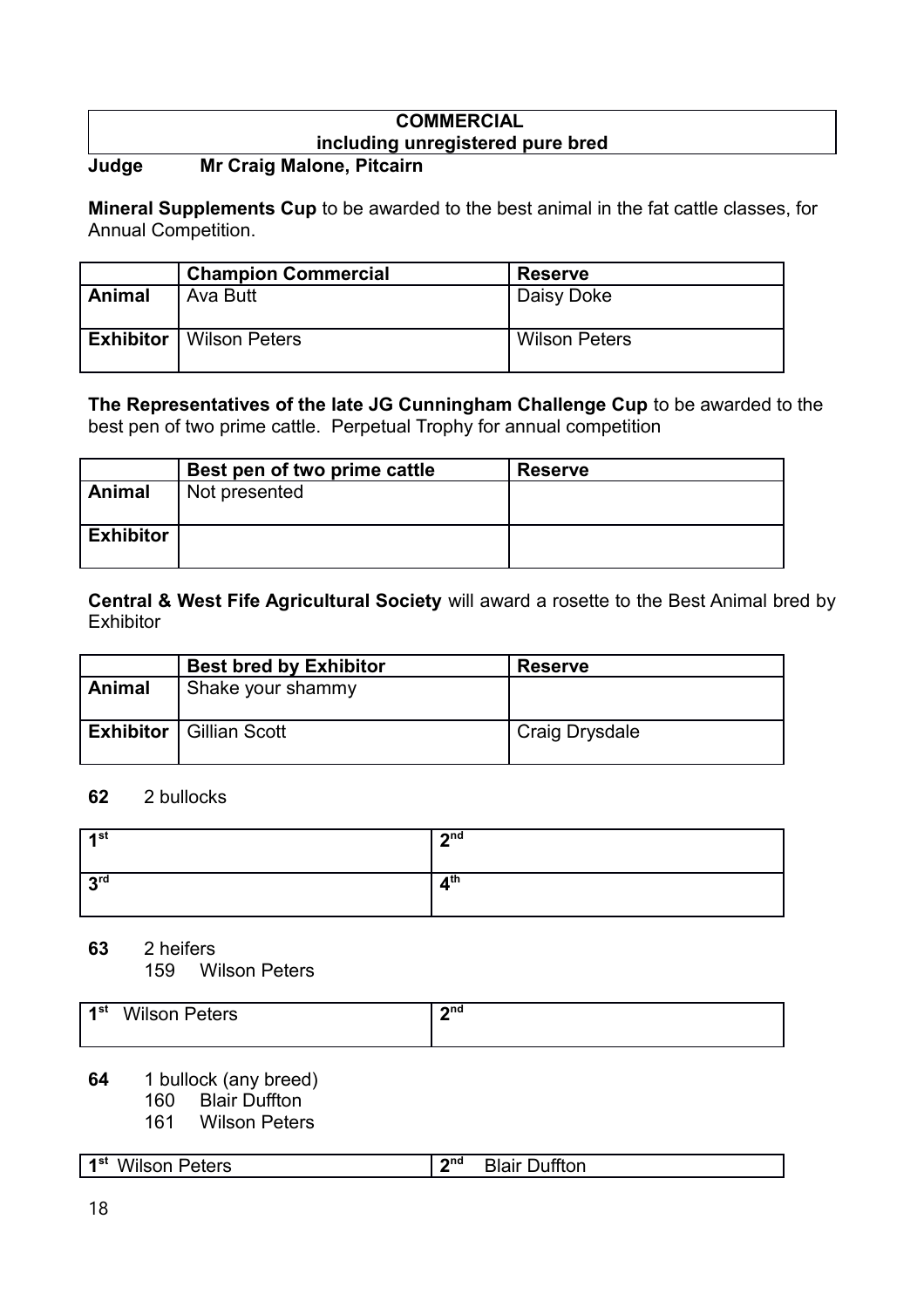| 65 |      | 1 heifer (any breed) |                          |
|----|------|----------------------|--------------------------|
|    | 162  | <b>Gillian Scott</b> | <b>Shake Your Shammy</b> |
|    | 163. | <b>Blair Duffton</b> |                          |
|    | 164  | <b>Wilson Peters</b> |                          |
|    | 165. | <b>Wilson Peters</b> |                          |

| ⊿st        | <b>Wilson Peters</b> | າ <sub></sub> nd         | <b>Wilson Peters</b> |
|------------|----------------------|--------------------------|----------------------|
| <b>2rd</b> | <b>Blair Duffton</b> | $\mathbf{A}^{\text{th}}$ | <b>Gillian Scott</b> |

**66** Cross suckling cow with calf at foot 166 Craig Drysdale **Annie** 

| 1 <sup>st</sup> Craig Drysdale | $\mathbf{\sim}$ nd |
|--------------------------------|--------------------|
|                                |                    |

**67** Suckling calf born after 1st January 2022. Entries in other classes not eligible except pairs.

167 Craig Drysdale

| ⊿rst | Craig Drysdale | ond |
|------|----------------|-----|
|      |                |     |

**68** Cross Heifer suitable to make a suckling cow. Entries in other classes not eligible 168 Blair Duffton

| <b>വ</b><br>rri,<br>∤∣st<br><b>Rlair</b><br>.<br>~~ |  |
|-----------------------------------------------------|--|

**69** Single prime animal, heifer, or steer 169 Blair Duffton

| <b>o</b> nd<br>CC1.<br>1st<br>100 <sup>2</sup><br>--<br>∼ |  |
|-----------------------------------------------------------|--|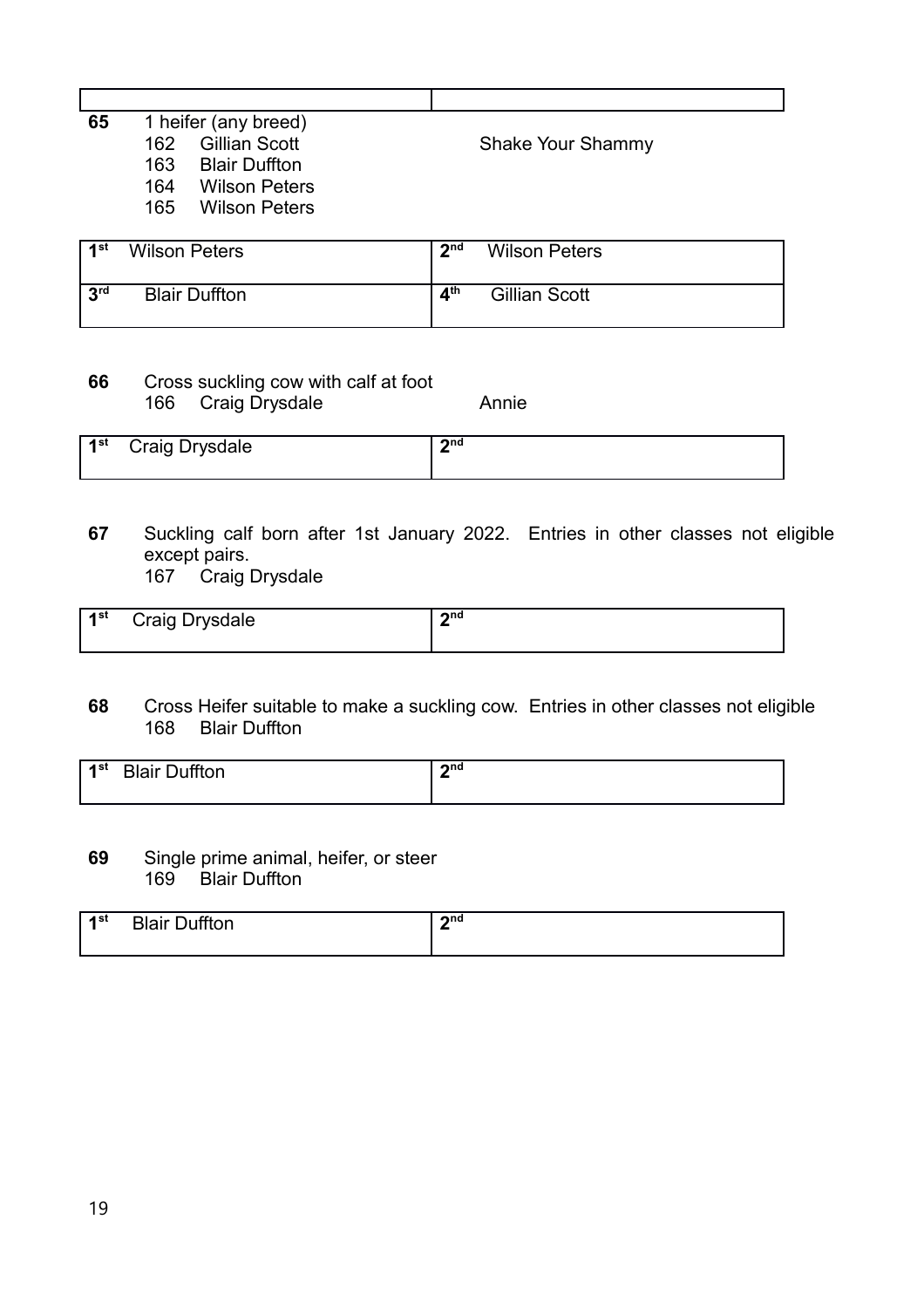#### **DAIRY CATTLE**

#### **Judge Mr Stewart Wilson, Barrhead, Glasgow**

#### **HOLSTEIN (Including British Friesian Breeders)**

**Bruce Cup -** Dairy Cattle Challenge Cup, presented by The Right Hon. The Earl of Elgin & Kincardine. To be held for one year by the Exhibitor of the Best Dairy Animal

|        | <b>Best Dairy Animal</b>           | <b>Reserve</b>                 |
|--------|------------------------------------|--------------------------------|
| Animal | <b>Riverdane Chief Rowena VG88</b> | Cuthill Towers Primetime Linzy |
|        | <b>Exhibitor</b>   J & I Wilson    | A& S Lawrie                    |

**Dick Cup** kindly presented by the late William Dick, Transylaw, Dunfermline to be held for one year by the Exhibitor of the Best Holstein Friesian.

|        | <b>Best Holstein Friesian</b>      | <b>Reserve</b>         |
|--------|------------------------------------|------------------------|
| Animal | <b>Riverdane Chief Rowena VG88</b> | Beath Lamar Celia VG88 |
|        | <b>Exhibitor</b>   J & I Wilson    | D & T Thomson          |

**The 'Chalmers' Trophy** kindly presented by the Late Andrew Chalmers, to be awarded to the Best Female Animal in the Holstein Friesian Classes, bred by Exhibitor. Won outright by R.E McKendrick, Cameron, Windygates and re-presented by him.

|        | <b>Best Bred by Exhibitor</b>          | <b>Reserve</b> |
|--------|----------------------------------------|----------------|
| Animal | <b>Beath Lamar Celia VG88</b>          |                |
|        | <b>Exhibitor</b> $\vert$ D & T Thomson |                |

**Coronation Trophy** to be awarded in the Best Progeny Group in the Dairy Classes bred by exhibitor.

| Best progeny group                            | <b>Reserve</b> |
|-----------------------------------------------|----------------|
| <b>Exhibitor</b>   Brian Weatherup & Partners |                |

**The John McNab Trophy** will be presented to the exhibitor with the most points in the Production and Inspection class (class 79). This trophy can only be won once by the same animal.

|        | <b>Production &amp; Inspection points</b> |                                       |
|--------|-------------------------------------------|---------------------------------------|
| Animal | <b>Parkend Atwood Starlet</b>             | <b>Brian Weatherup &amp; Partners</b> |

**Central & West Fife Agricultural Society** will award a rosette to the Best Animal bred by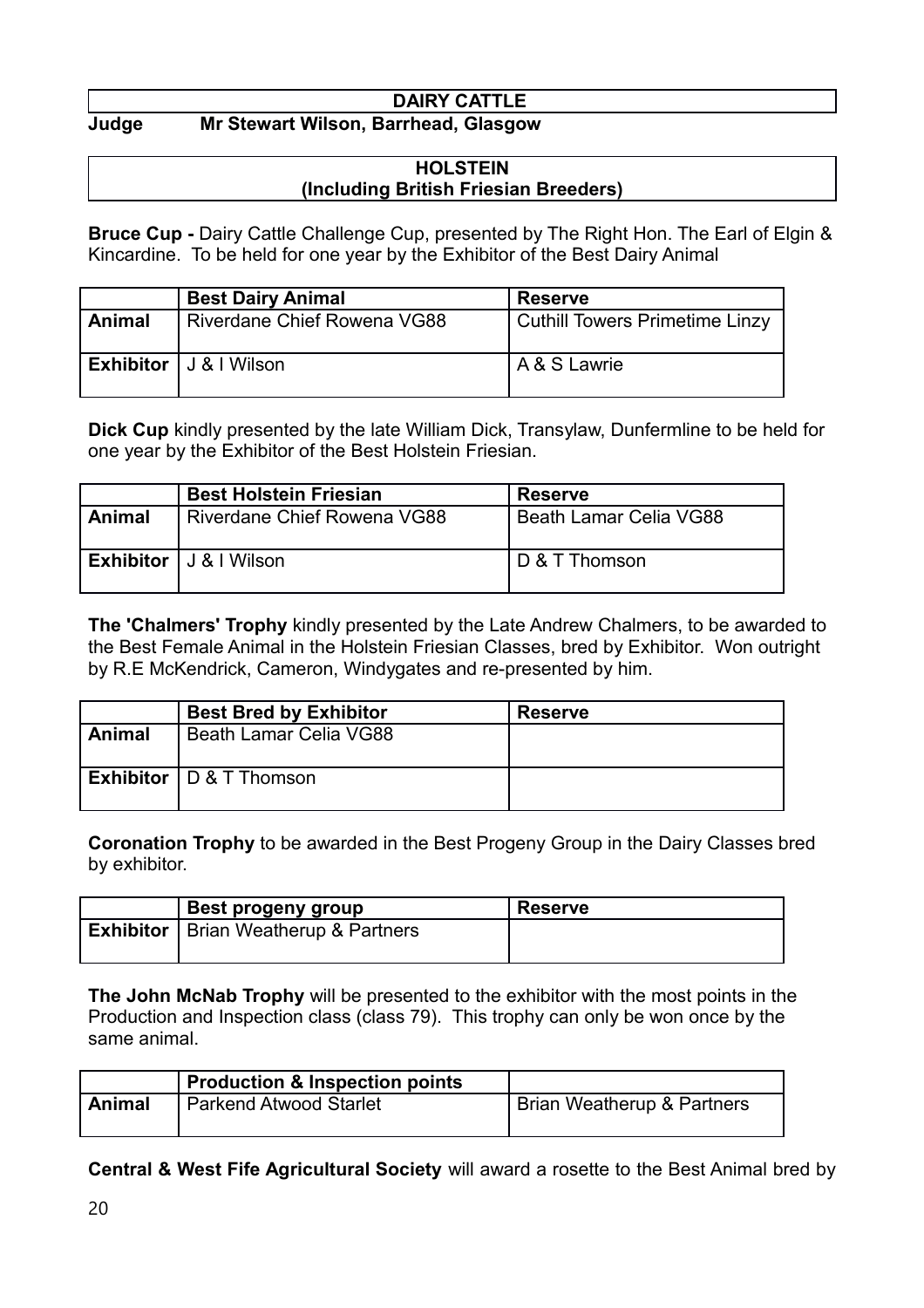#### **Exhibitor**

|        | <b>Best bred by Exhibitor</b>         | <b>Reserve</b> |
|--------|---------------------------------------|----------------|
| Animal | <b>Cuthill Towers Primetime Linzy</b> |                |
|        | <b>Exhibitor</b>   A & S Lawrie       |                |

- **70** Calf born after 1 January 2022
	- 200 Gordon Lyle<br>201 Gordon Lyle
	- Gordon Lyle
	- 202 Brian Craig **Kibblestone Alum Dusty 1**
	- 203 Brian Craig **Kibblestone Hanley Gloss**
	- 204 Brian Craig **Kibblestone Sideroad Kylie**
	- 205 Brian Weatherup

|                 | 1 <sup>st</sup> Brian Craig (202) | 2 <sup>nd</sup> Gordon Lyle |
|-----------------|-----------------------------------|-----------------------------|
|                 | 3 <sup>rd</sup> Brian Craig (203) | 4 <sup>th</sup>             |
| $5^{\text{th}}$ |                                   | 6 <sup>th</sup>             |

#### **71** Heifer born since 1 January 2021

- 206 Gordon Lyle
- 207 Gordon Lyle
- 208 Gordon Lyle
- 209 Brian Weatherup
- 

#### st <sup>1st</sup> Gordon Lyle **2<sup>nd</sup> Gordon Lyle**  $3<sup>rd</sup>$ **Gordon Lyle**  $4<sup>th</sup>$ Gordon Lyle

#### **72** Heifer in calf

210 Brian Weatherup

| st | 1st      | <b>Brian Weatherup</b> | $\gamma$ nd     |
|----|----------|------------------------|-----------------|
|    | 2rd<br>υ |                        | 4 <sup>th</sup> |

#### **73** Cow in calf

211 Brian Weatherup

| st | ופו | .<br>. | <b>Onc</b> |
|----|-----|--------|------------|
|----|-----|--------|------------|

#### **74** Heifer in milk

21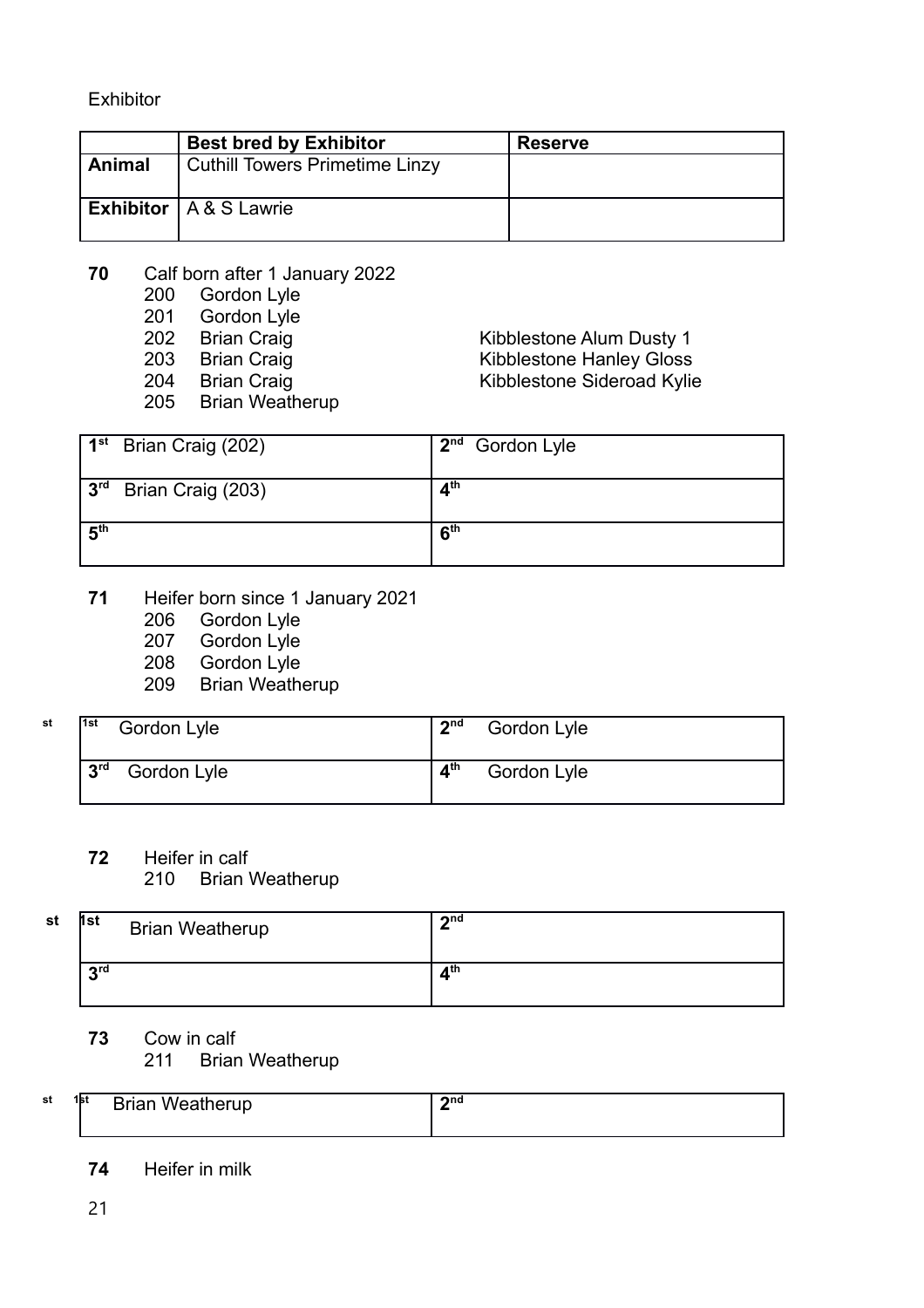#### 212 Gordon Lyle

- 213 J & I Wilson
- 214 Jim Barr
- 
- 216 Brian Weatherup

#### 215 Brian Craig **Kibblestone Pro Judy 2<sup>nd</sup>**

| ⊿st             | <b>Brian Weatherup</b> | <b>o</b> nd                  | Jim Barr           |
|-----------------|------------------------|------------------------------|--------------------|
| 2 <sub>rd</sub> | D & F Thomson          | $\boldsymbol{A}^{\text{th}}$ | <b>Brian Craig</b> |

#### **75** Junior Cow in milk (2nd or 3rd calf)

- 217 Gordon Lyle
- 218 J & I Wilson
- 219 Jim Barr
- 
- 221 Brian Weatherup

220 Brian Craig **Kibblestone Mogul Judy** 

| ⊿st             | J & I Wilson           | 2 <sup>nd</sup> | D & F Thomson      |
|-----------------|------------------------|-----------------|--------------------|
| 3 <sup>rd</sup> | <b>Brian Weatherup</b> | 4 <sup>th</sup> | Jim Barr           |
| 5 <sup>th</sup> | Gordon Lyle            | 6 <sup>th</sup> | <b>Brian Craig</b> |

#### **76** Senior Cow in milk (4 calves upwards)

- 222 J & I Wilson
- 223 Brian Weatherup

| 1st             | J & I Wilson | 2 <sub>nd</sub> | <b>Brian Weatherup</b> |
|-----------------|--------------|-----------------|------------------------|
| 3 <sup>rd</sup> |              | $4^{\text{th}}$ |                        |

#### **77** Pair of Cows

- 224 J & I Wilson
- 225 Jim Bar
- 226 Brian Weatherup

| –4 st      | J & I Wilson           | 2 <sub>nd</sub> | D & F Thomson      |
|------------|------------------------|-----------------|--------------------|
| <b>2rd</b> | <b>Brian Weatherup</b> | 4 <sup>th</sup> | <b>Brian Craig</b> |

**78** Progeny Group - 3 or more by one Sire 227 Brian Weatherup

| 1 <sup>st</sup> Brian Weatherup - Attico | 2 <sup>nd</sup> Brian Weatherup - Aladdin |
|------------------------------------------|-------------------------------------------|
|                                          |                                           |

**Production -** For a 305-day lactation, every 3kgs combined weight of BF and Protein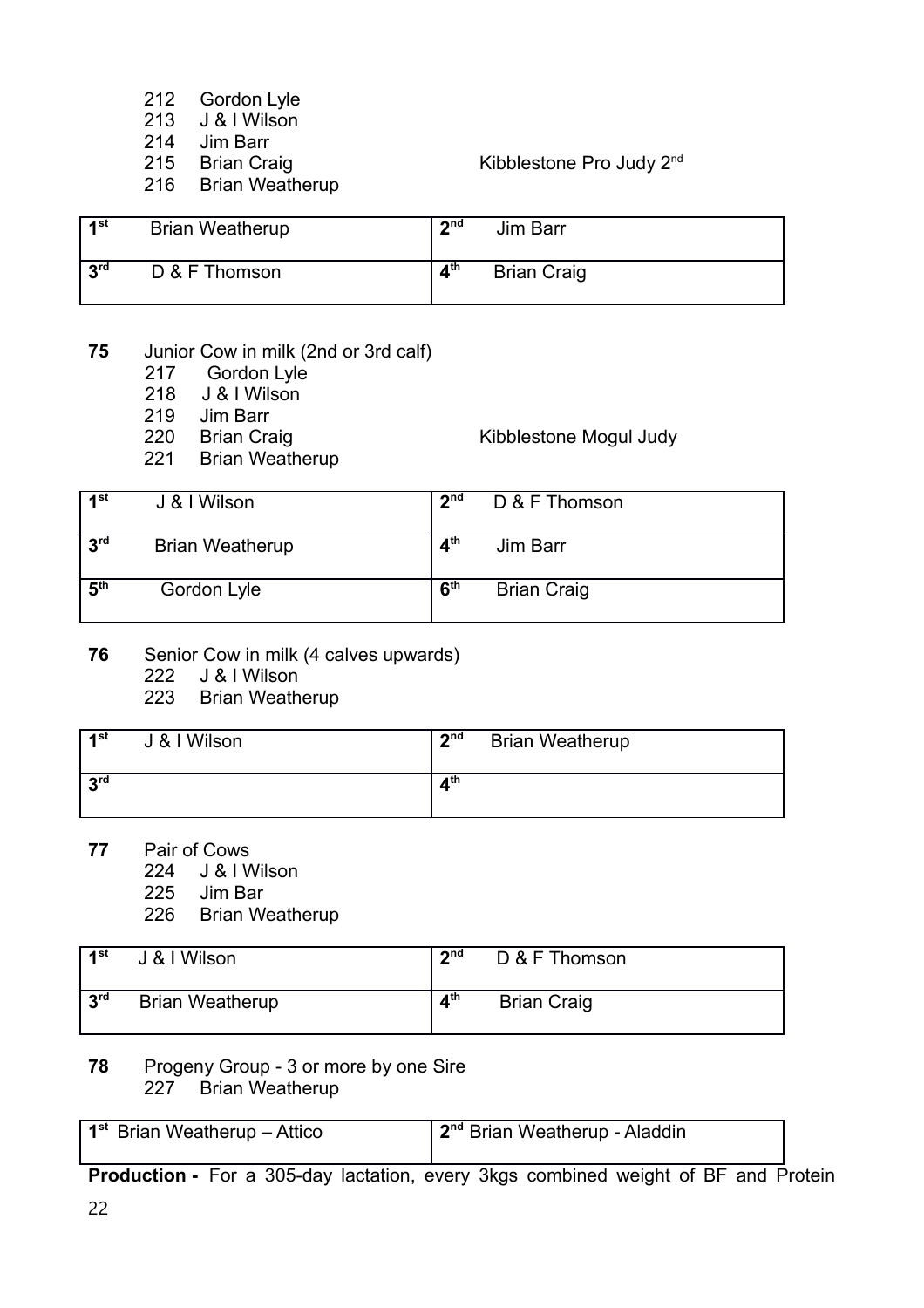equals one point. Milk Record Certificates should be given to the Steward on the morning of the Show indicating the relevant lactation number to be judged.

**Inspection -** Points up to a maximum of 100 will be allocated by the judge.

**79** Production & Inspection, animal to be bred by exhibitor

- 228 J & I Wilson
- 229 Brian Weatherup

| ⊿st,       | <b>Brian Weatherup</b> | $2n$ d          | <b>Brian Craig</b> |
|------------|------------------------|-----------------|--------------------|
| <b>2rd</b> | A & S Lawrie           | 4 <sup>th</sup> |                    |

Entries for the following classes (80 and 81) are **confined to exhibitors within the Central & West Fife area**, and will exclude cattle shown in any other class

- **80** Heifer in milk or in calf
	- 230 Jim Barr
	- 231 Brian Weatherup

| ⊿ st       | Jim Barr           | 2 <sub>nd</sub> | D & F Thomson |
|------------|--------------------|-----------------|---------------|
| <b>2rd</b> | <b>Brian Craig</b> | 4 <sup>th</sup> |               |

- **81** Cow in milk or in calf
	- 232 Jim Barr
	- 233 Brian Weatherup

| 1st             | D & F Thomson      | $2n$ d          | Jim Barr |
|-----------------|--------------------|-----------------|----------|
| 3 <sup>rd</sup> | <b>Brian Craig</b> | ⊿ <sup>th</sup> |          |

#### **ANY OTHER DAIRY BREED Judge Mr Stewart Wilson, Barrhead, Glasgow**

|        | <b>Champion AODB</b>                  | <b>Reserve</b>               |
|--------|---------------------------------------|------------------------------|
| Animal | <b>Cuthill Towers Primetime Linzy</b> | Cuthill Towers Supreme Mandy |
|        | <b>Exhibitor</b>   A & S Lawrie       | A & S Lawrie                 |

**Central & West Fife Agricultural Society** will award a rosette to the Best Animal bred by **Exhibitor** 

|  |  | <b>Best bred by Exhibitor</b> |  |
|--|--|-------------------------------|--|
|--|--|-------------------------------|--|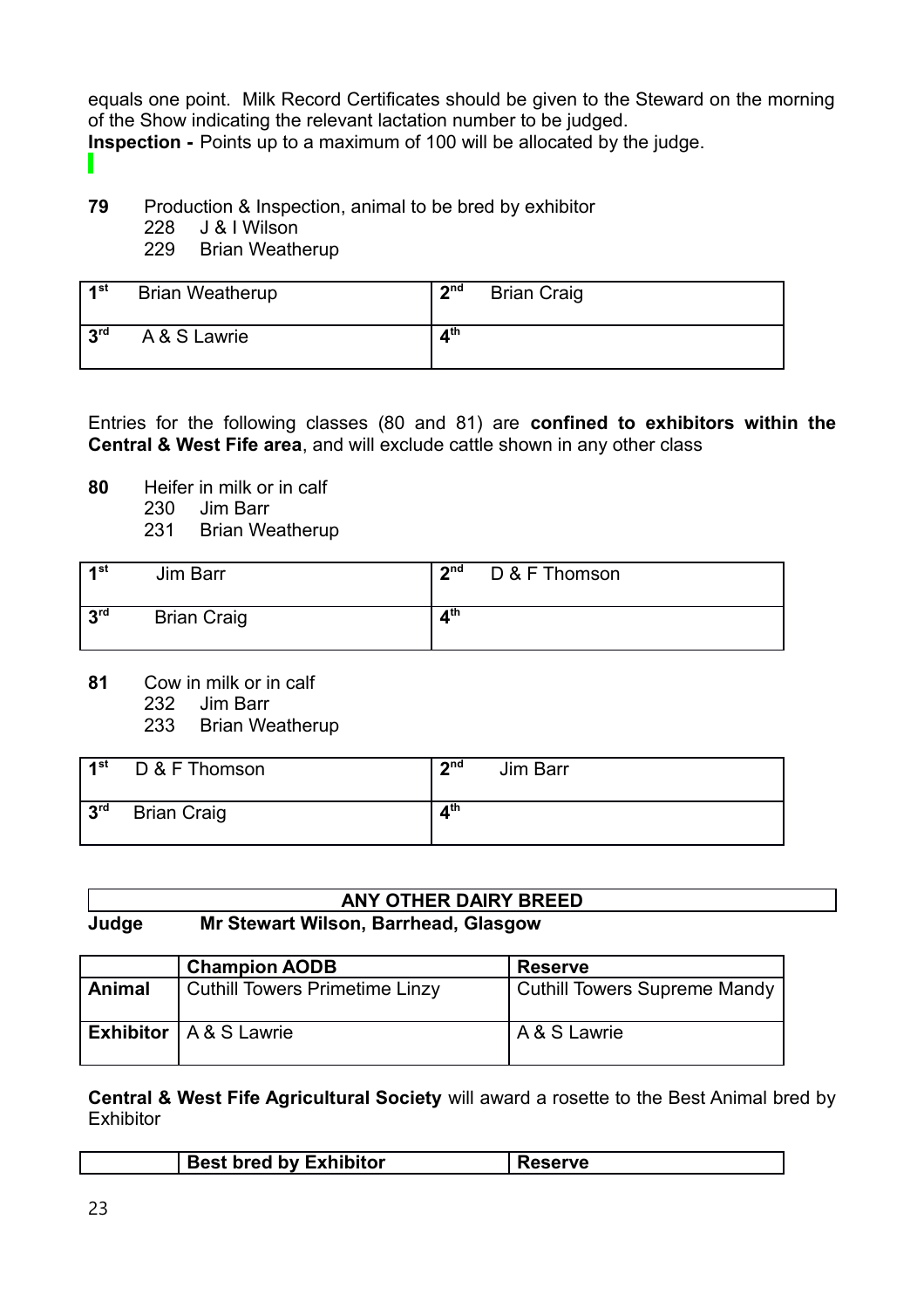| Animal | <b>Cuthill Towers Primetime Linzy</b> | <b>Cuthill Towers Supreme Mandy</b> |
|--------|---------------------------------------|-------------------------------------|
|        | <b>Exhibitor</b>   A & S Lawrie       | <sup>≀</sup> A & S Lawrie           |

**82** Calf born after 1 January 2022 B Lawson & Sons

| ⊿st, | .awson & Sons<br>D | 2n <sub>0</sub> |
|------|--------------------|-----------------|
|      |                    |                 |

- **83** Heifer born since 1 January 2021
	- 235 B Lawson & Sons
	- 236 B Lawson & Sons
	- 237 B Lawson & Sons

| ⊿rst | <b>B Lawson &amp; Sons</b> | $\boldsymbol{\gamma}$ nd | <b>B Lawson &amp; Sons</b> |
|------|----------------------------|--------------------------|----------------------------|
| 2rd  | B Lawson & Sons            | ⊿th                      |                            |

- **84** Heifer in calf No entries
- **85** Cow in calf No entries
- **86** Heifer in milk
	- 238 A & S Lawrie
	- 239 A & S Lawrie
	- 240 B Lawson & Sons

| st | list<br>A & S Lawrie               | nd | 2nd<br>A & S Lawrie |
|----|------------------------------------|----|---------------------|
|    | 3 <sup>rd</sup><br>B Lawson & Sons |    | 4 <sup>th</sup>     |

- **87** Junior Cow in milk (2nd or 3rd calf)
	- 241 A & S Lawrie<br>242 A & S Lawrie
	- A & S Lawrie
	- 243 B Lawson & Sons

| Alst | A & S Lawrie | nd | <b>B Lawson &amp; Sons</b> |  |
|------|--------------|----|----------------------------|--|
|      |              |    |                            |  |
|      |              |    |                            |  |

- **88** Senior Cow in milk (4 calves upwards)
- No entries
- **89** Pair of Cows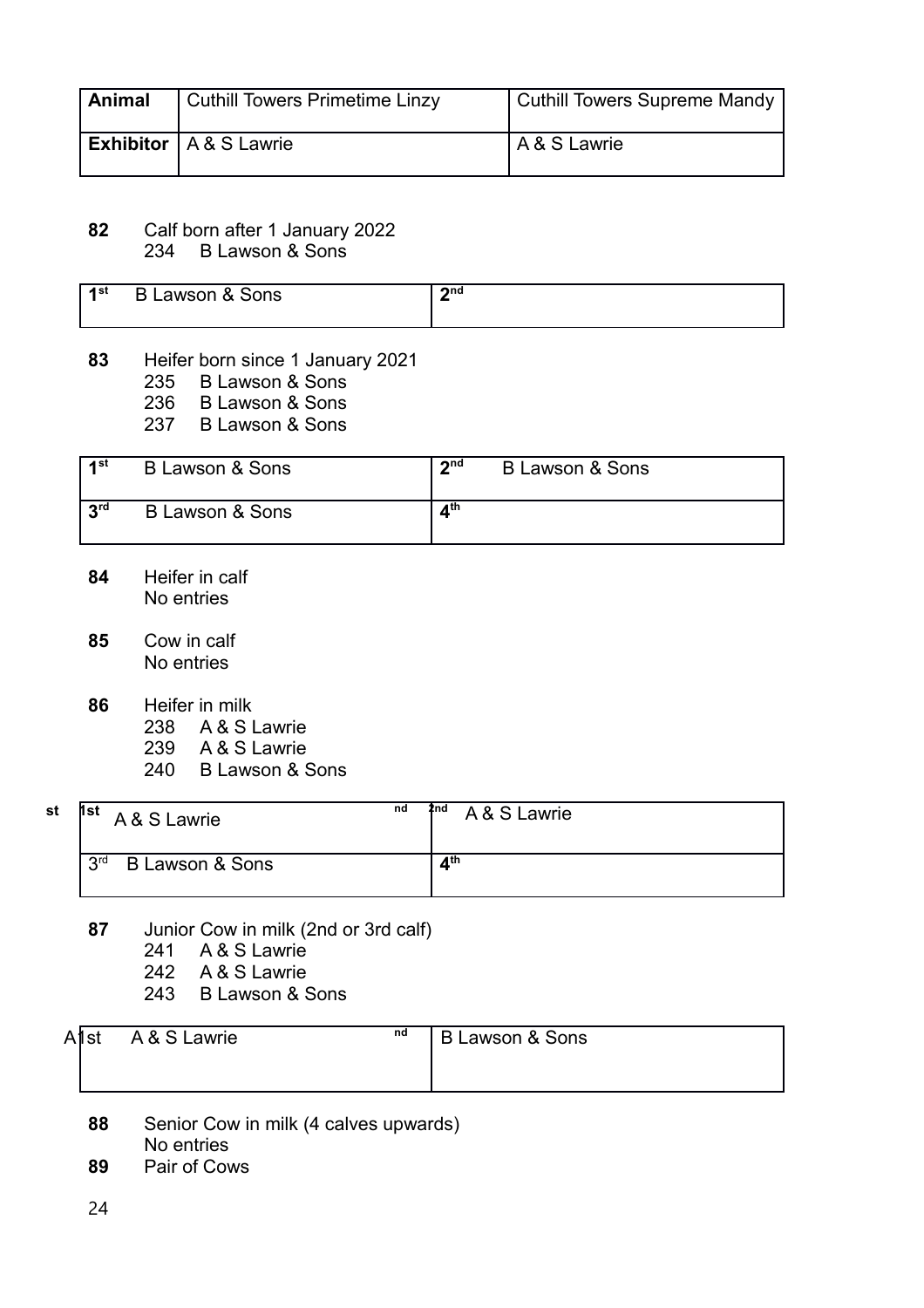#### 244 A & S Lawrie

245 B Lawson & Sons

|            | 1 <sup>st</sup> A&S Lawrie | $2n$ d                   | <b>B Lawson &amp; Sons</b> |
|------------|----------------------------|--------------------------|----------------------------|
| <b>2rd</b> | <b>B Lawson &amp; Sons</b> | $\mathbf{A}^{\text{th}}$ |                            |

**90** Progeny Group - 3 or more by one Sire

## *YOUNG HANDLERS' DAIRY CALF CLASS* **KINDLY SPONSORED BY GEA DAIRYFLOW**

### **Judge Mr Stewart Wilson, Barrhead, Glasgow Stewards Mr Jim Cousar & Mr David Thomson**

**The Aird Trophy** originally presented to the best pair of Friesian calves, draff fed, and represented to the highest placed Young Handler

| <b>Champion Young Handler</b>   | <b>Reserve</b>       |
|---------------------------------|----------------------|
| <b>Exhibitor</b>   Magnus Riach | <b>Cameron Craig</b> |

- **91** Special Young Handler class open to Dairy Calves born after 1<sup>st</sup> January 2022, with handler under the age of 16 on the day of the Show.
	- 246 Finlay Scott
	- 247 Callum Scott
	- 248 James Lyle
	- 249 Ava Lyle
	- 250 Callum Craig
	- 251 Cameron Craig
	- 252 Douglas Black
	- 253 Rhuaridh Lawson
	- 254 Orlaith Lawson
	- 255 Struan Lawson
	- 256 Magnus Riach

| 1 <sup>st</sup> | Magnus Riach        | 2 <sup>nd</sup> | <b>Cameron Craig</b>   |
|-----------------|---------------------|-----------------|------------------------|
| 3 <sup>rd</sup> | <b>Ruth Allison</b> | 4 <sup>th</sup> | <b>Rhuaridh Lawson</b> |
| 5 <sup>th</sup> | Callum Craig        | 6 <sup>th</sup> | Ava Lyle               |
| $\mathbf{z}$ th | Struan Lawson       | 8 <sup>th</sup> | <b>Orlaith Lawson</b>  |